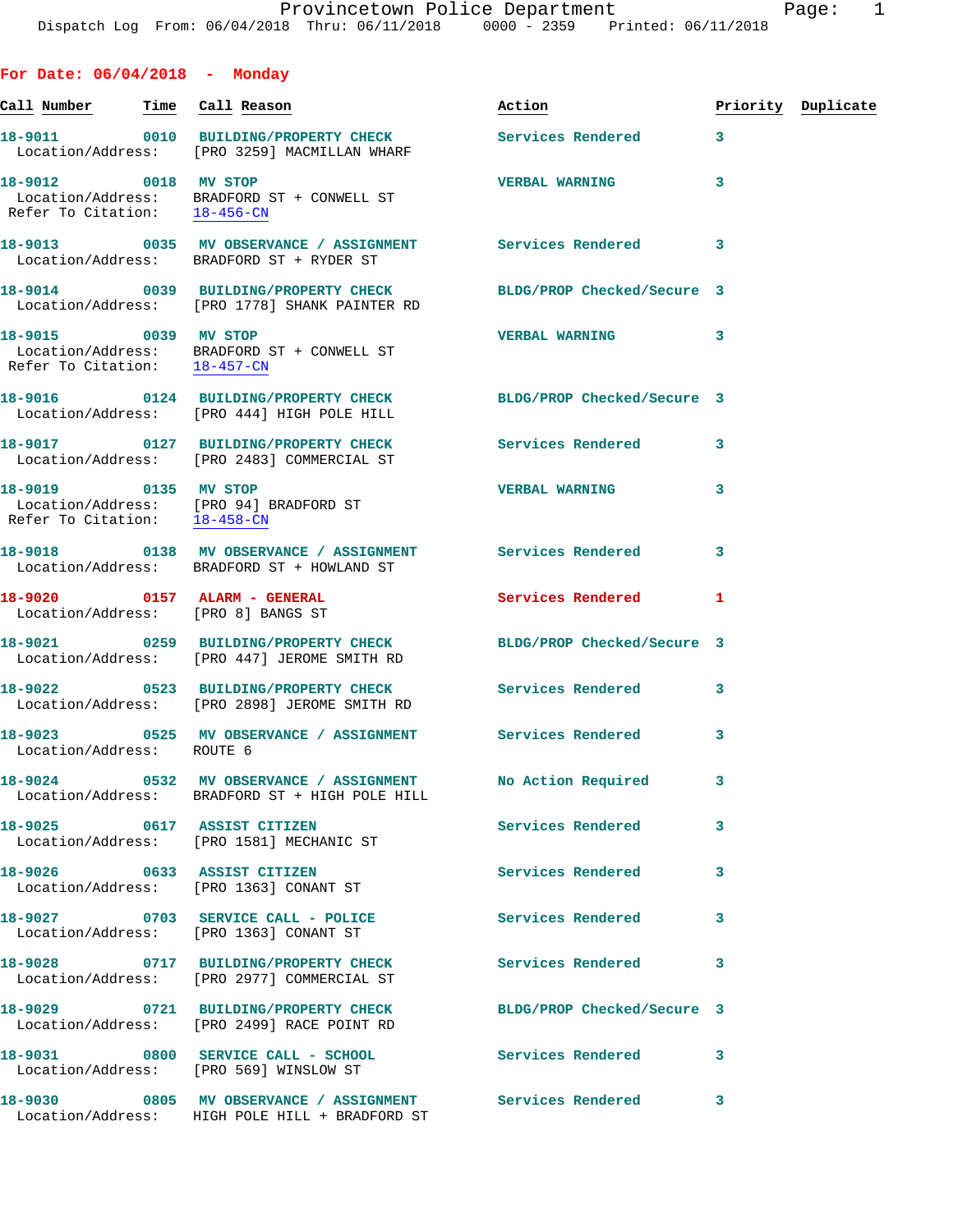|                                                                | Provincetown Police Department<br>Dispatch Log From: 06/04/2018 Thru: 06/11/2018 0000 - 2359 Printed: 06/11/2018 |                            |              |
|----------------------------------------------------------------|------------------------------------------------------------------------------------------------------------------|----------------------------|--------------|
|                                                                | 18-9032 0815 SERVICE CALL - POLICE Services Rendered<br>Location/Address: [PRO 542] SHANK PAINTER RD             |                            | 3            |
|                                                                | 18-9033 0910 MEDICAL EMERGENCY<br>Location/Address: [PRO 440] HARRY KEMP WAY                                     | Transported to Hospital    | 1            |
| Refer To Arrest: 18-58-AR                                      | 18-9034 0922 MV COLLISION<br>Location/Address: [PRO 116] COMMERCIAL ST                                           | Arrest(s) Made             | 1            |
| 18-9035 1011 MV COLLISION<br>Refer To Accident: 18-42-AC       | Location/Address: [PRO 105] COMMERCIAL ST                                                                        | <b>Services Rendered</b>   | 1            |
| Location/Address: [PRO 451] JOHNSON ST                         | 18-9036 1035 MV OPERATIONS COMPLAINT                                                                             | Services Rendered          | $\mathbf{2}$ |
|                                                                | 18-9037 1046 BIKE - ABANDONED<br>Location/Address: [PRO 2500] COMMERCIAL ST                                      | Referred to Other Agency 2 |              |
|                                                                | 18-9038 1108 PARKING COMPLAINT<br>Location/Address: [PRO 526] RYDER ST EXT                                       | <b>Services Rendered</b>   | 3            |
|                                                                | 18-9039 1116 MV COMPLAINT<br>Location/Address: [PRO 725] BRADFORD ST                                             | Services Rendered          | $\mathbf{2}$ |
| 18-9041 1152 MV COMPLAINT                                      | Location/Address: [PRO 2494] BRADFORD ST<br>Refer To Citation: R2522399                                          | <b>Vehicle Towed</b>       | $\mathbf{2}$ |
|                                                                | 18-9040 1155 BUILDING/PROPERTY CHECK<br>Location/Address: [PRO 2483] COMMERCIAL ST                               | BLDG/PROP Checked/Secure 3 |              |
|                                                                | 18-9043 1211 ESCORT / TRANSPORT<br>Location/Address: [PRO 542] SHANK PAINTER RD                                  | Transferred Custody        | 3            |
|                                                                | 18-9044 1222 SERVE PROTECTION ORDER<br>Location/Address: [PRO 1809] COMMERCIAL ST                                | Referred to Other Agency 2 |              |
| 18-9045 1240 ASSAULT                                           | Location/Address: [PRO 542] SHANK PAINTER RD                                                                     | <b>Services Rendered</b>   | 1            |
|                                                                | 18-9046 1441 MEDICAL EMERGENCY<br>Location/Address: [PRO 440] HARRY KEMP WAY                                     | Transported to Hospital 1  |              |
| 18-9047 1447 TRAFFIC CONTROL                                   | Location/Address: [PRO 488] MAYFLOWER ST                                                                         | <b>Services Rendered</b>   | 3            |
|                                                                | 18-9048 1455 MV COMPLAINT<br>Location/Address: [PRO 2494] BRADFORD ST                                            | <b>Vehicle Towed</b>       | 3            |
| 18-9049 1525 FIRE - CO ALARM<br>Location/Address: BAYBERRY AVE |                                                                                                                  | Could Not Locate           | 1            |
|                                                                | 18-9050 1546 BUILDING/PROPERTY CHECK BLDG/PROP Checked/Secure 3<br>Location/Address: [PRO 1778] SHANK PAINTER RD |                            |              |
| 18-9051 1555 PARK, WALK & TALK                                 | Location/Address: [PRO 105] COMMERCIAL ST                                                                        | Services Rendered          | $\mathbf{2}$ |
|                                                                | 18-9052 1608 LARCENY / FORGERY / FRAUD Services Rendered<br>Location/Address: [PRO 542] SHANK PAINTER RD         |                            | 2            |
|                                                                | 18-9053 1610 MV OBSERVANCE / ASSIGNMENT Services Rendered<br>Location/Address: [PRO 94] BRADFORD ST              |                            | 3            |
|                                                                | 18-9055 1735 MV OBSERVANCE / ASSIGNMENT Services Rendered<br>Location/Address: [PRO 3430] COMMERCIAL ST          |                            | 3            |
|                                                                | 18-9056 1825 BUILDING/PROPERTY CHECK                                                                             | <b>Services Rendered</b>   | 3            |

Location/Address: [PRO 2898] JEROME SMITH RD

Page: 2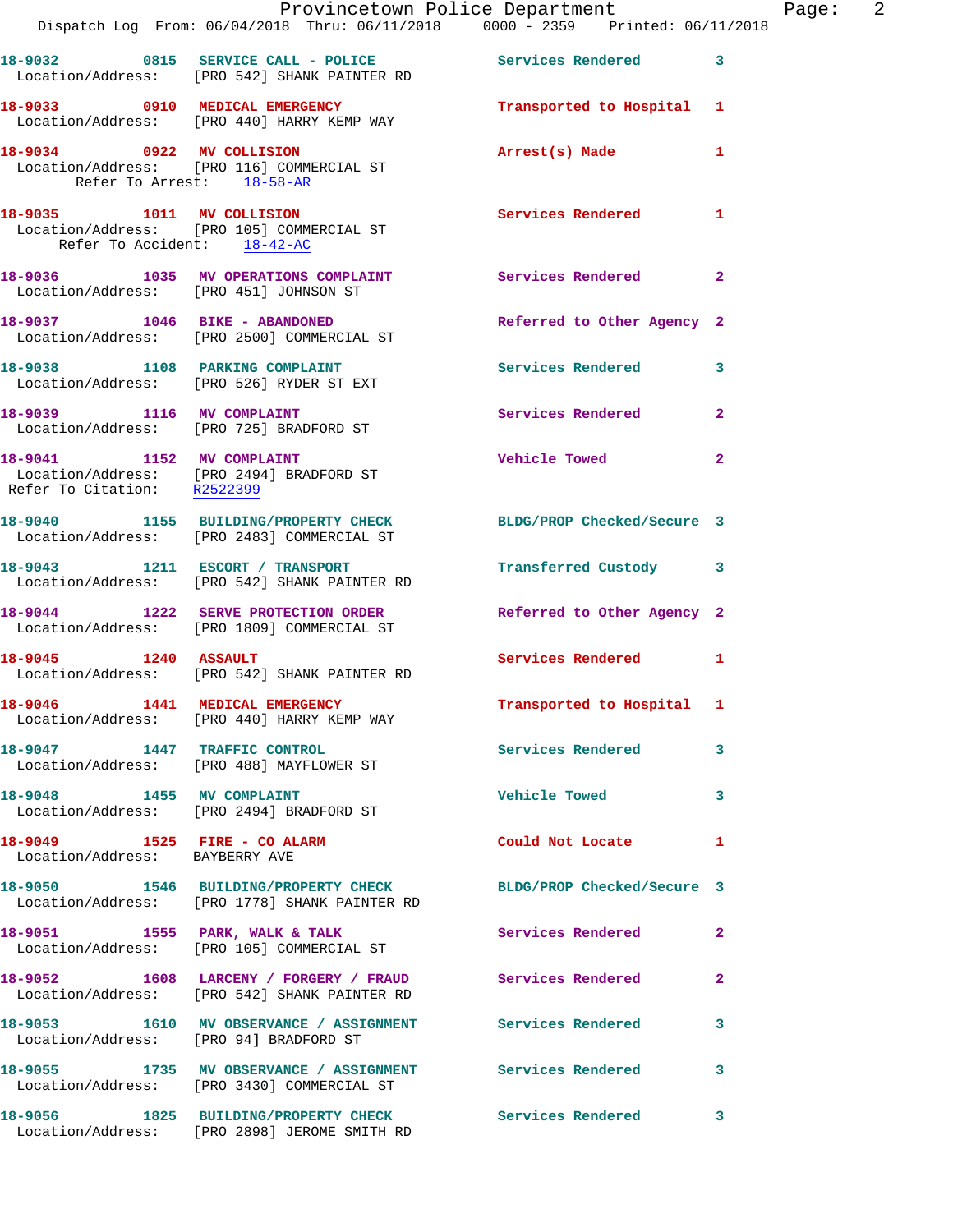| 18-9057 1842 MV STOP<br>Location/Address: ROUTE 6    |                                                                                                               | <b>VERBAL WARNING</b>      | 3              |
|------------------------------------------------------|---------------------------------------------------------------------------------------------------------------|----------------------------|----------------|
| 18-9058 1905 ASSIST CITIZEN                          | Location/Address: [PRO 1628] MECHANIC ST                                                                      | SPOKEN TO                  | 3              |
| 18-9059 1911 MV STOP                                 | Location/Address: [PRO 3607] BRADFORD ST<br>Refer To Citation: 18-460-CN                                      | <b>VERBAL WARNING</b>      | 3              |
| 18-9062 1937 BAR CHECK                               | Location/Address: [PRO 3430] COMMERCIAL ST                                                                    | Services Rendered 2        |                |
|                                                      | 18-9060 1948 BUILDING/PROPERTY CHECK<br>Location/Address: [PRO 1638] COMMERCIAL ST                            | BLDG/PROP Checked/Secure 3 |                |
| 18-9061 1955 BAR CHECK                               | Location/Address: [PRO 2731] COMMERCIAL ST                                                                    | Services Rendered          | $\overline{2}$ |
|                                                      | 18-9063 2018 MV OBSERVANCE / ASSIGNMENT Services Rendered 3<br>Location/Address: [PRO 1665] CONWELL ST        |                            |                |
|                                                      | 18-9064 2021 BUILDING/PROPERTY CHECK<br>Location/Address: [PRO 526] RYDER ST EXT                              | BLDG/PROP Checked/Secure 3 |                |
|                                                      | 18-9065 2029 BUILDING/PROPERTY CHECK<br>Location/Address: [PRO 182] COMMERCIAL ST                             | BLDG/PROP Checked/Secure 3 |                |
|                                                      | 18-9066 2042 SERVE WARRANT<br>Location/Address: GOSNOLD ST + COMMERCIAL ST<br>Refer To Arrest: 18-59-AR       | Arrest(s) Made             | 3              |
| 18-9067 2103 MEDICAL EMERGENCY                       | Location/Address: [PRO 437] FREEMAN ST                                                                        | <b>PATIENT REFUSAL</b>     | $\mathbf{1}$   |
|                                                      | 18-9069 2118 BUILDING/PROPERTY CHECK<br>Location/Address: [PRO 519] RACE POINT RD                             | BLDG/PROP Checked/Secure 3 |                |
| Location/Address: [PRO 2521] ROUTE 6                 | 18-9068 2119 MV OBSERVANCE / ASSIGNMENT                                                                       | <b>Services Rendered</b>   | 3              |
|                                                      | 18-9070 2121 PARKING COMPLAINT<br>Location/Address: [PRO 105] COMMERCIAL ST                                   | <b>GONE ON ARRIVAL</b>     | 3              |
| 18-9071 2002                                         | 2147 BUILDING/PROPERTY CHECK<br>Location/Address: [PRO 516] RACE POINT RD                                     | BLDG/PROP Checked/Secure 3 |                |
|                                                      | 18-9072 2204 BUILDING/PROPERTY CHECK<br>Location/Address: [PRO 3163] WINTHROP ST                              | Services Rendered          | 3              |
|                                                      | 18-9073 2210 BUILDING/PROPERTY CHECK BLDG/PROP Checked/Secure 3<br>Location/Address: [PRO 2483] COMMERCIAL ST |                            |                |
|                                                      | 18-9074 2235 ALARM - GENERAL<br>Location/Address: [PRO 564] BAYBERRY AVE                                      | False Alarm                | 1              |
|                                                      | 18-9077 2315 BUILDING/PROPERTY CHECK<br>Location/Address: [PRO 2500] COMMERCIAL ST                            | Services Rendered          | 3              |
|                                                      | 18-9075 2327 PROPERTY DAMAGE<br>Location/Address: [PRO 3259] MACMILLAN WHARF                                  | FOLLOW UP                  | 3              |
| 18-9076 2329 MV STOP<br>Refer To Citation: 18-461-CN | Location/Address: COMMERCIAL ST + RYDER ST                                                                    | <b>VERBAL WARNING</b>      | 3              |
|                                                      | 18-9078 2337 BUILDING/PROPERTY CHECK<br>Location/Address: [PRO 105] COMMERCIAL ST                             | BLDG/PROP Checked/Secure 3 |                |
|                                                      | 18-9079 2339 BUILDING/PROPERTY CHECK                                                                          | BLDG/PROP Checked/Secure 3 |                |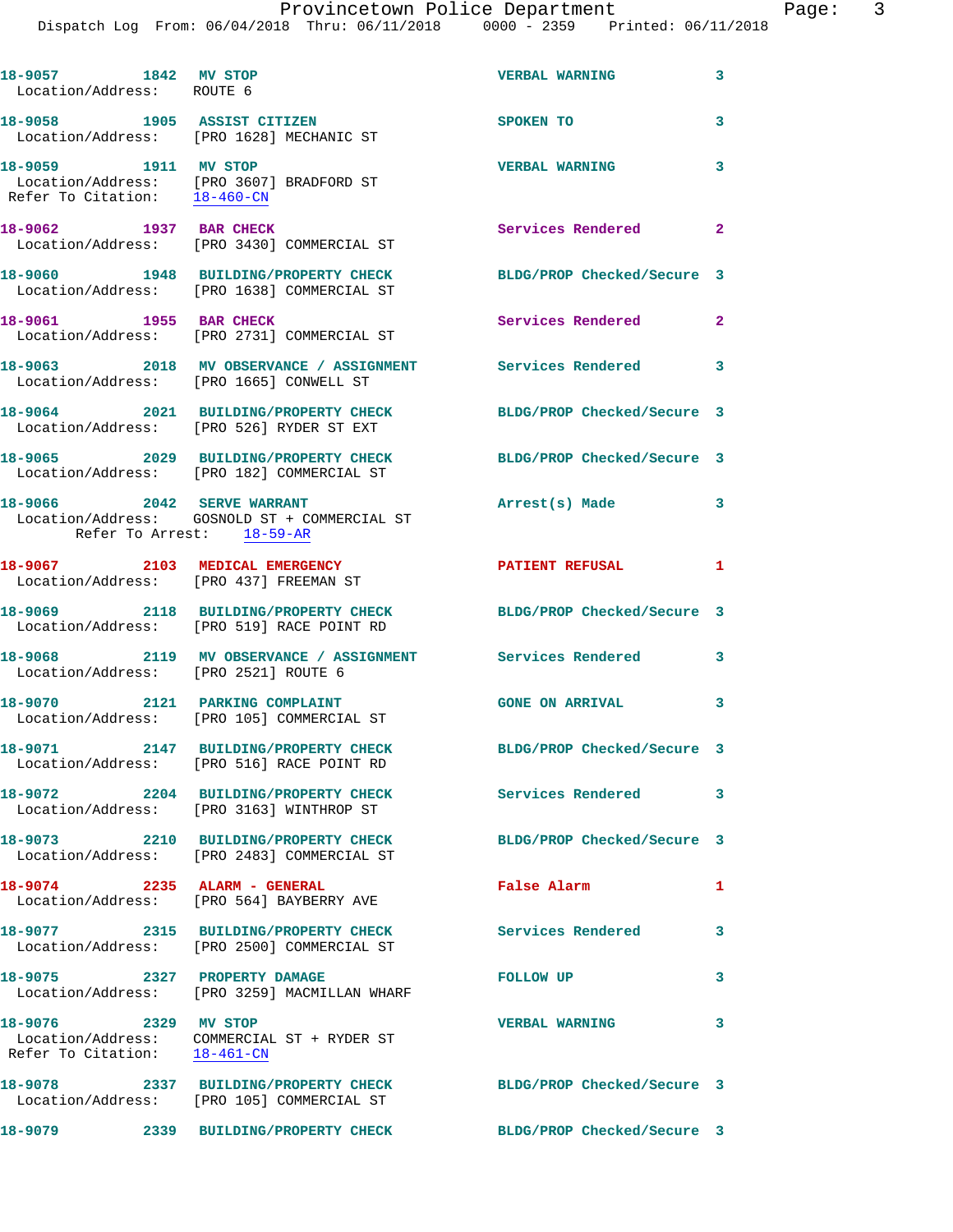Location/Address: [PRO 526] RYDER ST EXT

## **For Date: 06/05/2018 - Tuesday**

|                                                               | 18-9080 0014 MV OBSERVANCE / ASSIGNMENT<br>Location/Address: BRADFORD ST + RYDER ST                               | <b>Services Rendered</b> 3 |                            |
|---------------------------------------------------------------|-------------------------------------------------------------------------------------------------------------------|----------------------------|----------------------------|
|                                                               | 18-9081 0023 BUILDING/PROPERTY CHECK<br>Location/Address: [PRO 155] COMMERCIAL ST                                 | BLDG/PROP Checked/Secure 3 |                            |
| 18-9082 0027 MV STOP                                          | Location/Address: BRADFORD ST + CONWELL ST<br>Refer To Citation: $\frac{18-462-CN}{18-462-CN}$                    | <b>VERBAL WARNING</b>      | $\mathbf{3}$               |
| 18-9083 0038 MV STOP                                          | Location/Address: BRADFORD ST + CONWELL ST<br>Refer To Citation: 18-463-CN                                        | <b>VERBAL WARNING</b>      | $\mathbf{3}$               |
| 18-9084 0044 911 - GENERAL<br>Location/Address: COMMERCIAL ST |                                                                                                                   | <b>PATIENT REFUSAL</b>     | 1                          |
| 18-9086 0051 FOLLOW UP<br>Location/Address: COMMERCIAL ST     |                                                                                                                   | <b>PATIENT REFUSAL</b>     | $\mathbf{2}$               |
|                                                               | 18-9085 0056 MV OBSERVANCE / ASSIGNMENT<br>Location/Address: BRADFORD ST + HOWLAND ST                             | Services Rendered          | $\overline{\phantom{a}}$ 3 |
|                                                               | 18-9087 0122 MV OBSERVANCE / ASSIGNMENT<br>Location/Address: BRADFORD ST + HOWLAND ST                             | No Action Required         | $\overline{\mathbf{3}}$    |
|                                                               | 18-9088 0124 BUILDING/PROPERTY CHECK<br>Location/Address: [PRO 444] HIGH POLE HILL                                | BLDG/PROP Checked/Secure 3 |                            |
|                                                               | 18-9089 0156 MV OBSERVANCE / ASSIGNMENT<br>Location/Address: BRADFORD ST + STANDISH ST                            | Services Rendered 3        |                            |
|                                                               | 18-9090 0200 BUILDING/PROPERTY CHECK<br>Location/Address: [PRO 530] SHANK PAINTER RD                              | BLDG/PROP Checked/Secure 3 |                            |
| Location/Address: ROUTE 6                                     | 18-9091 0532 MV OBSERVANCE / ASSIGNMENT Services Rendered                                                         |                            | 3                          |
|                                                               | 18-9092 0539 MV OBSERVANCE / ASSIGNMENT Services Rendered 3<br>Location/Address: RACE POINT RD + SEASHORE PARK DR |                            |                            |
|                                                               | 18-9093 0553 SERVICE CALL - POLICE<br>Location/Address: [PRO 385] COMMERCIAL ST                                   | SPOKEN TO                  | 3                          |
| 18-9094 0723 MEDICAL EMERGENCY                                | Location/Address: [PRO 658] MOZART AVE                                                                            | Transported to Hospital 1  |                            |
| Location/Address: [PRO 569] WINSLOW ST                        | $18-9095$ 0806 SERVICE CALL - SCHOOL                                                                              | Services Rendered          | $\mathbf{3}$               |
|                                                               | 18-9096 0821 ESCORT / TRANSPORT<br>Location/Address: [PRO 542] SHANK PAINTER RD                                   | Transferred Custody        | 3                          |
|                                                               | 18-9098 0831 DISTURBANCE - FIGHT / ARGUMENT VERBAL WARNING<br>Location/Address: [PRO 105] COMMERCIAL ST           |                            | 1                          |
|                                                               | 18-9099 0920 MEDICAL EMERGENCY<br>Location/Address: [PRO 440] HARRY KEMP WAY                                      | Transported to Hospital 1  |                            |
|                                                               | 18-9100 0930 BUILDING/PROPERTY CHECK<br>Location/Address: [PRO 2483] COMMERCIAL ST                                | Services Rendered 3        |                            |
|                                                               | 18-9101 0943 BUILDING/PROPERTY CHECK<br>Location/Address: [PRO 2499] RACE POINT RD                                | BLDG/PROP Checked/Secure 3 |                            |
|                                                               |                                                                                                                   | Services Rendered          | $\mathbf{2}$               |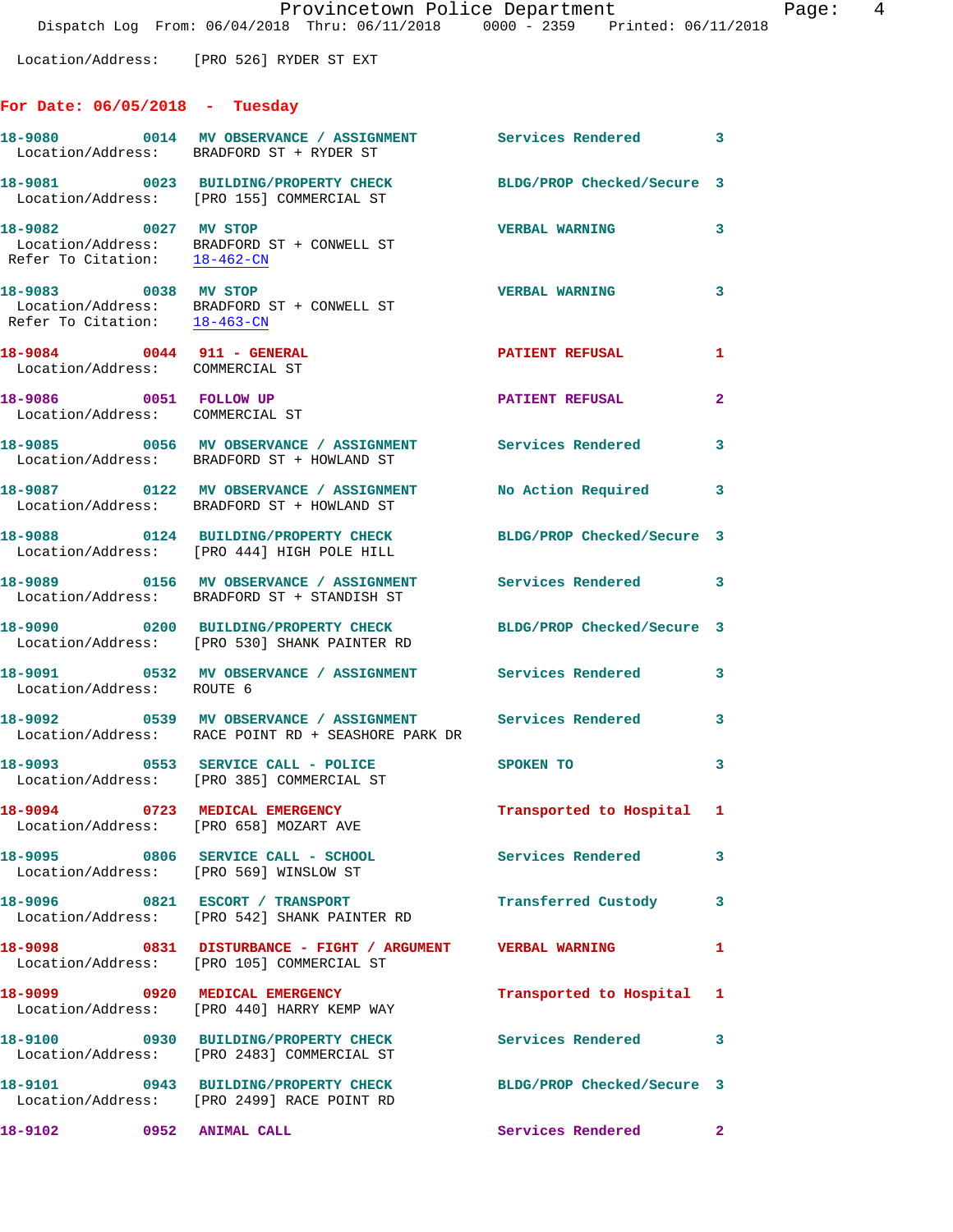|                                                                                              | Provincetown Police Department<br>Dispatch Log From: 06/04/2018 Thru: 06/11/2018 0000 - 2359 Printed: 06/11/2018 |                                   | 5<br>Page: |
|----------------------------------------------------------------------------------------------|------------------------------------------------------------------------------------------------------------------|-----------------------------------|------------|
|                                                                                              | Location/Address: [PRO 542] SHANK PAINTER RD                                                                     |                                   |            |
|                                                                                              | 18-9104 1018 ANIMAL CALL<br>Location/Address: [PRO 542] SHANK PAINTER RD                                         | Transferred Custody 2             |            |
|                                                                                              | 18-9105 1021 BUILDING/PROPERTY CHECK BLDG/PROP Checked/Secure 3<br>Location/Address: [PRO 1952] COMMERCIAL ST    |                                   |            |
| Location/Address: [PRO 2521] ROUTE 6                                                         | 18-9106 1034 MV OBSERVANCE / ASSIGNMENT Services Rendered 3                                                      |                                   |            |
|                                                                                              | 18-9107 1052 BUILDING/PROPERTY CHECK BLDG/PROP Checked/Secure 3<br>Location/Address: [PRO 3259] MACMILLAN WHARF  |                                   |            |
|                                                                                              | 18-9108 1110 MV COMPLAINT<br>Location/Address: [PRO 4082] GOSNOLD ST                                             | Services Rendered 2               |            |
|                                                                                              | 18-9109 1113 BUILDING/PROPERTY CHECK BLDG/PROP Checked/Secure 3<br>Location/Address: [PRO 3033] COMMERCIAL ST    |                                   |            |
|                                                                                              | 18-9110 1129 DISTURBANCE - FIGHT / ARGUMENT Services Rendered 1<br>Location/Address: [PRO 105] COMMERCIAL ST     |                                   |            |
|                                                                                              | 18-9111 1143 MEDICAL EMERGENCY<br>Location/Address: [PRO 105] COMMERCIAL ST                                      | Transported to Hospital 1         |            |
|                                                                                              | 18-9112 1148 SERVICE CALL - POLICE<br>Location/Address: [PRO 569] WINSLOW ST                                     | Services Rendered 3               |            |
|                                                                                              | 18-9115 1233 MEDICAL EMERGENCY<br>Location/Address: [PRO 440] HARRY KEMP WAY                                     | Transported to Hospital 1         |            |
|                                                                                              | 18-9116 1238 ANIMAL CALL<br>Location/Address: [PRO 542] SHANK PAINTER RD                                         | Services Rendered 2               |            |
|                                                                                              | 18-9117 1254 PARK, WALK & TALK<br>Location/Address: [PRO 191] COMMERCIAL ST                                      | Services Rendered<br>$\mathbf{2}$ |            |
|                                                                                              | 18-9118 1325 BUILDING/PROPERTY CHECK BLDG/PROP Checked/Secure 3<br>Location/Address: [PRO 4080] RYDER ST EXT     |                                   | 1          |
|                                                                                              | 18-9119 1342 MV OBSERVANCE / ASSIGNMENT Services Rendered<br>Location/Address: RACE POINT RD + SEASHORE PARK DR  | 3                                 |            |
| 18-9120 1342 MV STOP<br>Location/Address: [PRO 2479] ROUTE 6<br>Refer To Citation: 18-465-CN |                                                                                                                  | <b>VERBAL WARNING</b><br>3        |            |
|                                                                                              | 18-9121 1430 MEDICAL EMERGENCY<br>Location/Address: [PRO 3015] BRADFORD ST                                       | Transported to Hospital 1         |            |
| 18-9122 1529 ANIMAL CALL                                                                     | Location/Address: [PRO 2645] SHANK PAINTER RD                                                                    | $\mathbf{2}$<br>SPOKEN TO         |            |
|                                                                                              | 18-9123 1540 BUILDING/PROPERTY CHECK Services Rendered 3<br>Location/Address: [PRO 3259] MACMILLAN WHARF         |                                   |            |
| 18-9124 1548 HAZARDS<br>Location/Address: WEST VINE ST                                       |                                                                                                                  | Referred to Other Agency 2        |            |
|                                                                                              | 18-9125 1612 BUILDING/PROPERTY CHECK Services Rendered<br>Location/Address: [PRO 2898] JEROME SMITH RD           | 3                                 |            |
| 18-9126 1632 LOST PROPERTY<br>Location/Address: SEASHORE PARK DR                             |                                                                                                                  | Services Rendered 3               | 1          |
|                                                                                              | 18-9127 1733 MV OBSERVANCE / ASSIGNMENT Services Rendered<br>Location/Address: HOWLAND ST + BRADFORD ST          | 3                                 |            |
| 18-9128 1814 LOST PROPERTY                                                                   |                                                                                                                  | Services Rendered 3               |            |

Location/Address: [PRO 165] COMMERCIAL ST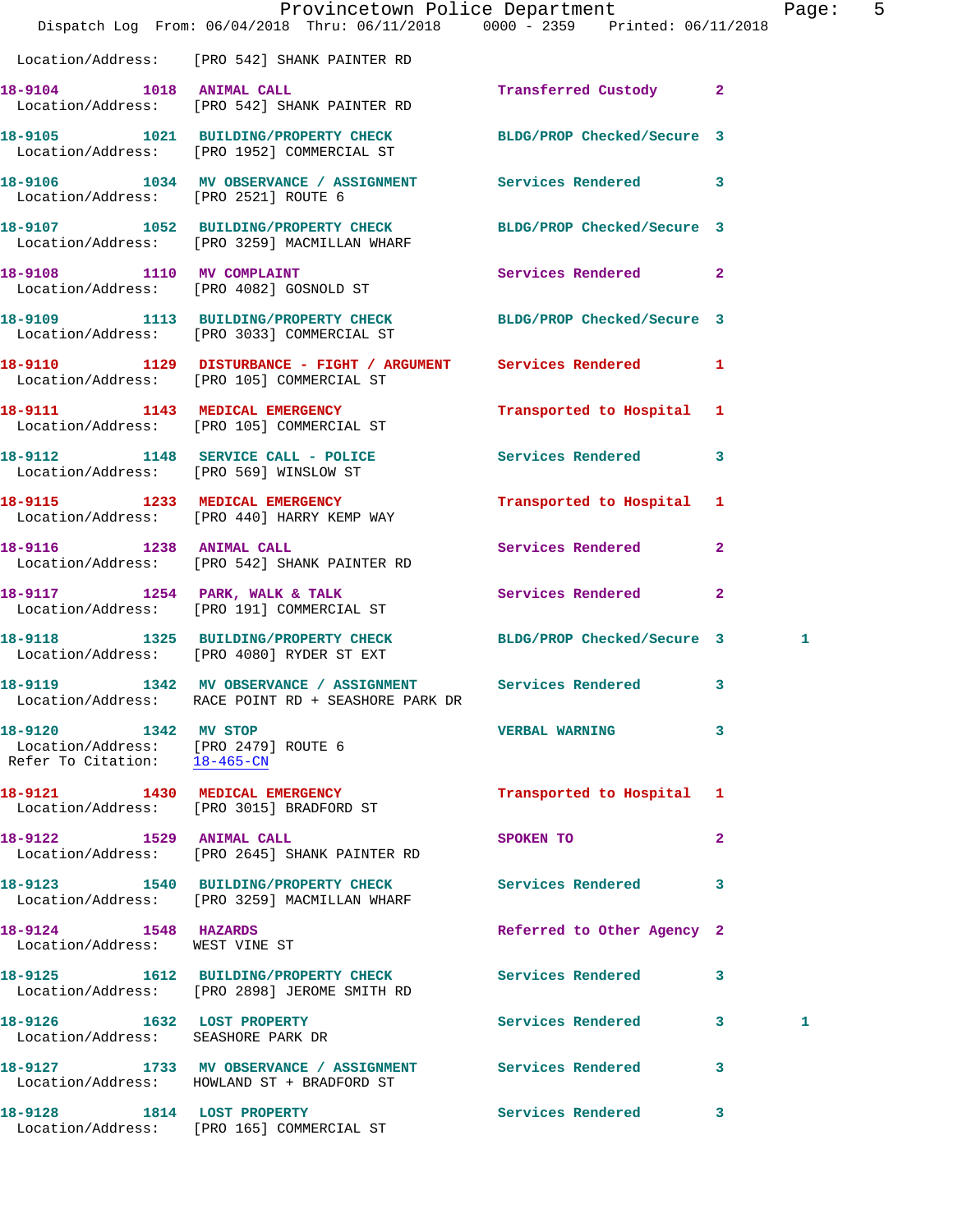|                                                      | 18-9130 1926 BAR CHECK<br>Location/Address: [PRO 3432] COMMERCIAL ST                   | <b>Services Rendered</b>   | $\mathbf{2}$               |
|------------------------------------------------------|----------------------------------------------------------------------------------------|----------------------------|----------------------------|
|                                                      | 18-9131 1935 BUILDING/PROPERTY CHECK<br>Location/Address: [PRO 2500] COMMERCIAL ST     | BLDG/PROP Checked/Secure 3 |                            |
|                                                      | 18-9132 1947 BUILDING/PROPERTY CHECK<br>Location/Address: [PRO 519] RACE POINT RD      | BLDG/PROP Checked/Secure 3 |                            |
|                                                      | 18-9133 1950 COMPLAINT - GENERAL<br>Location/Address: [PRO 545] SHANK PAINTER RD       | No Action Required 3       |                            |
|                                                      | 18-9135 2006 BUILDING/PROPERTY CHECK<br>Location/Address: [PRO 385] COMMERCIAL ST      | BLDG/PROP Checked/Secure 3 |                            |
|                                                      | 18-9137 2016 MV OBSERVANCE / ASSIGNMENT<br>Location/Address: RYDER ST + BRADFORD ST    | Services Rendered 3        |                            |
|                                                      | 18-9138 2022 BUILDING/PROPERTY CHECK<br>Location/Address: [PRO 155] COMMERCIAL ST      | BLDG/PROP Checked/Secure 3 |                            |
|                                                      | 18-9139 2050 PARK, WALK & TALK<br>Location/Address: [PRO 175] COMMERCIAL ST            | Services Rendered          | $\overline{\phantom{0}}$ 2 |
|                                                      | 18-9142 2122 BUILDING/PROPERTY CHECK<br>Location/Address: [PRO 3033] COMMERCIAL ST     | BLDG/PROP Checked/Secure 3 |                            |
|                                                      | 18-9143 2127 BUILDING/PROPERTY CHECK<br>Location/Address: [PRO 1638] COMMERCIAL ST     | BLDG/PROP Checked/Secure 3 |                            |
|                                                      | 18-9144 2131 BUILDING/PROPERTY CHECK<br>Location/Address: [PRO 526] RYDER ST EXT       | BLDG/PROP Checked/Secure 3 |                            |
| Location/Address: [PRO 2521] ROUTE 6                 | 18-9145 2141 MV OBSERVANCE / ASSIGNMENT                                                | <b>Services Rendered</b>   | 3                          |
| 18-9147 2209 BAR CHECK                               | Location/Address: [PRO 3443] COMMERCIAL ST                                             | No Action Required 2       |                            |
|                                                      | 18-9148 2213 BUILDING/PROPERTY CHECK<br>Location/Address: [PRO 385] COMMERCIAL ST      | BLDG/PROP Checked/Secure 3 |                            |
|                                                      | 18-9149 2237 BUILDING/PROPERTY CHECK<br>Location/Address: [PRO 3259] MACMILLAN WHARF   | BLDG/PROP Checked/Secure 3 |                            |
| 18-9150                                              | 2257 BUILDING/PROPERTY CHECK<br>Location/Address: [PRO 155] COMMERCIAL ST              | BLDG/PROP Checked/Secure 3 |                            |
| 18-9152 2324 MV STOP<br>Refer To Citation: 18-466-CN | Location/Address: BRADFORD ST + COOK ST                                                | <b>VERBAL WARNING</b>      | 3                          |
|                                                      | 18-9151 2330 MV OBSERVANCE / ASSIGNMENT<br>Location/Address: [PRO 2494] BRADFORD ST    | <b>Services Rendered</b>   | 3                          |
| 18-9153 2338 BAR CHECK                               | Location/Address: [PRO 3276] COMMERCIAL ST                                             | BLDG/PROP Checked/Secure 2 |                            |
|                                                      | 18-9154 2346 MV OBSERVANCE / ASSIGNMENT<br>Location/Address: BRADFORD ST + STANDISH ST | No Action Required         | 3                          |
| 18-9155 2351 MV STOP                                 | Location/Address: BRADFORD ST + ANTHONY ST<br>Refer To Citation: 18-467-CN             | <b>VERBAL WARNING</b>      | 3                          |

**For Date: 06/06/2018 - Wednesday**

| 18-9157           | 0008 BUILDING/PROPERTY CHECK | BLDG/PROP Checked/Secure 3 |  |
|-------------------|------------------------------|----------------------------|--|
| Location/Address: | FPRO 4441 HIGH POLE HILL     |                            |  |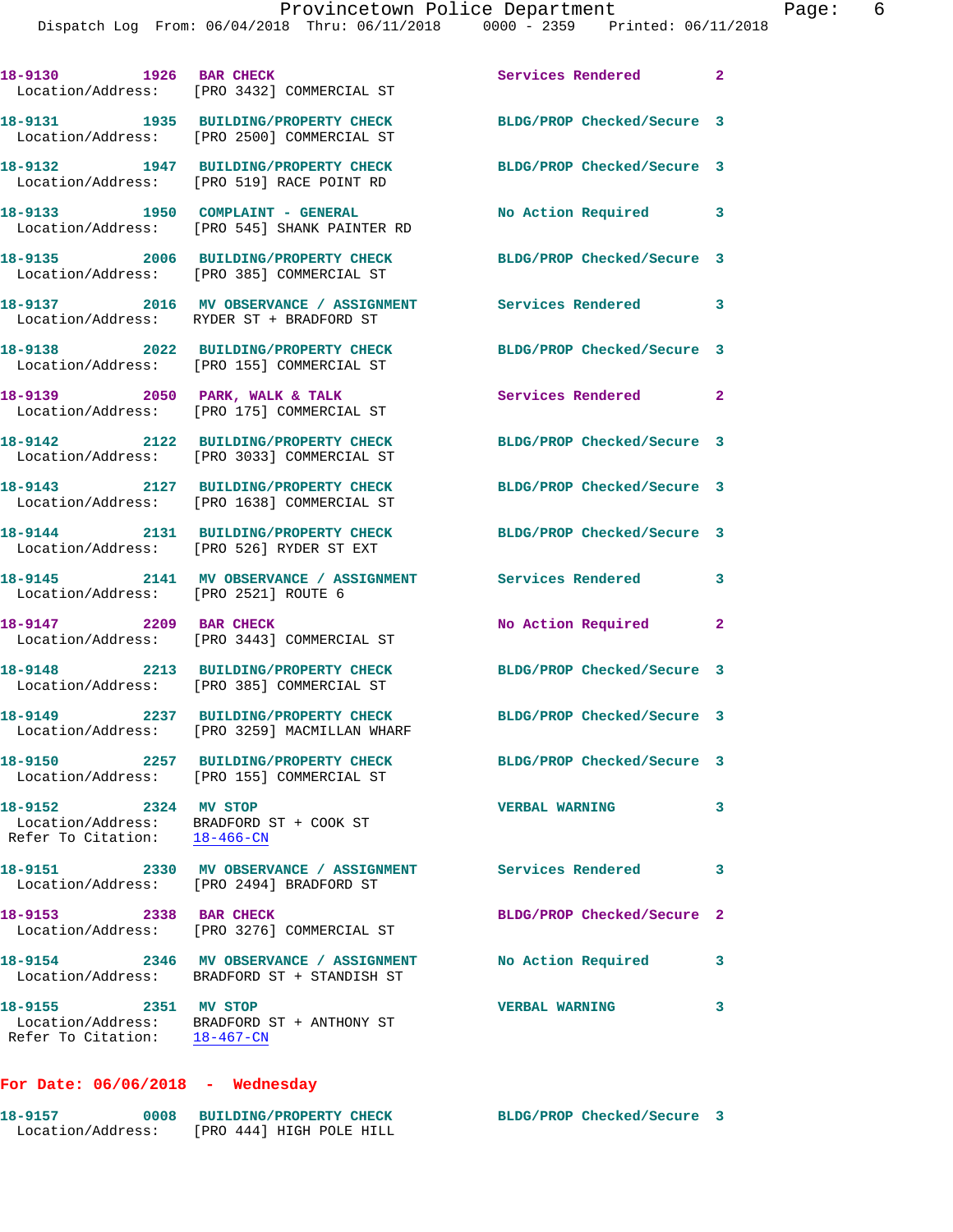|                                                                                              | 18-9156 0010 BUILDING/PROPERTY CHECK<br>Location/Address: [PRO 433] RYDER ST EXT                               | <b>Services Rendered</b>   | $\overline{\phantom{a}}$ 3 |
|----------------------------------------------------------------------------------------------|----------------------------------------------------------------------------------------------------------------|----------------------------|----------------------------|
|                                                                                              | 18-9158 0027 BUILDING/PROPERTY CHECK<br>Location/Address: [PRO 99] COMMERCIAL ST                               | BLDG/PROP Checked/Secure 3 |                            |
|                                                                                              | 18-9159 0106 MV OBSERVANCE / ASSIGNMENT<br>Location/Address: BRADFORD ST + RYDER ST                            | <b>Services Rendered</b>   | 3                          |
| 18-9161 0113 MV STOP                                                                         | Location/Address: MILLER HILL RD + BRADFORD ST<br>Refer To Citation: 18-468-CN                                 | <b>VERBAL WARNING</b>      | 3                          |
|                                                                                              | 18-9160 0116 BUILDING/PROPERTY CHECK<br>Location/Address: [PRO 3259] MACMILLAN WHARF                           | Services Rendered          | 3                          |
| 18-9163 0131 COMPLAINT - GENERAL                                                             | Location/Address: [PRO 182] COMMERCIAL ST                                                                      | Services Rendered          | 3                          |
|                                                                                              | 18-9162 0133 MV OBSERVANCE / ASSIGNMENT<br>Location/Address: BRADFORD ST + RYDER ST                            | Services Rendered          | 3                          |
|                                                                                              | 18-9165 0155 BUILDING/PROPERTY CHECK<br>Location/Address: [PRO 2728] COMMERCIAL ST                             | BLDG/PROP Checked/Secure 3 |                            |
| 18-9166 0156 MV STOP<br>Location/Address: [PRO 2513] ROUTE 6<br>Refer To Citation: 18-469-CN |                                                                                                                | <b>VERBAL WARNING</b>      | 3                          |
|                                                                                              | 18-9167 0218 NOISE COMPLAINT<br>Location/Address: [PRO 3094] COMMERCIAL ST                                     | SPOKEN TO                  | 3                          |
| 18-9168                                                                                      | 0231 BUILDING/PROPERTY CHECK<br>Location/Address: [PRO 1780] JOHNSON ST                                        | BLDG/PROP Checked/Secure 3 |                            |
|                                                                                              | 18-9169 0331 BUILDING/PROPERTY CHECK<br>Location/Address: [PRO 530] SHANK PAINTER RD                           | BLDG/PROP Checked/Secure 3 |                            |
|                                                                                              | 18-9170 0406 BUILDING/PROPERTY CHECK<br>Location/Address: [PRO 2490] PROVINCELANDS RD                          | Services Rendered 3        |                            |
|                                                                                              | 18-9171 0432 BUILDING/PROPERTY CHECK<br>Location/Address: [PRO 1989] COMMERCIAL ST                             | BLDG/PROP Checked/Secure 3 |                            |
| Location/Address: [PRO 2521] ROUTE 6                                                         | 18-9172 0513 MV OBSERVANCE / ASSIGNMENT                                                                        | <b>Services Rendered</b>   |                            |
|                                                                                              | 18-9173 0526 MV OBSERVANCE / ASSIGNMENT No Action Required 3<br>Location/Address: BRADFORD ST + HIGH POLE HILL |                            |                            |
|                                                                                              | 18-9174 0612 BUILDING/PROPERTY CHECK<br>Location/Address: [PRO 2540] RACE POINT RD                             | Services Rendered 3        |                            |
|                                                                                              | 18-9175 0620 BUILDING/PROPERTY CHECK<br>Location/Address: [PRO 447] JEROME SMITH RD                            | BLDG/PROP Checked/Secure 3 |                            |
| 18-9176 0746 MV STOP<br>Location/Address: [PRO 2513] ROUTE 6<br>Refer To Citation: R8381562  |                                                                                                                | Citation / Warning Issue 3 |                            |
| 18-9177 0748 FOLLOW UP                                                                       | Location/Address: [PRO 488] MAYFLOWER ST                                                                       | Services Rendered          | $\mathbf{2}$               |
| Location/Address: [PRO 569] WINSLOW ST                                                       | 18-9178 0803 SERVICE CALL - POLICE                                                                             | <b>Services Rendered</b>   | 3                          |
|                                                                                              | 18-9179 0808 PARKING COMPLAINT<br>Location/Address: BRADFORD ST + STANDISH ST                                  | <b>GONE ON ARRIVAL</b>     | 3                          |
|                                                                                              | 18-9180 6829 MV OBSERVANCE / ASSIGNMENT Services Rendered 3                                                    |                            |                            |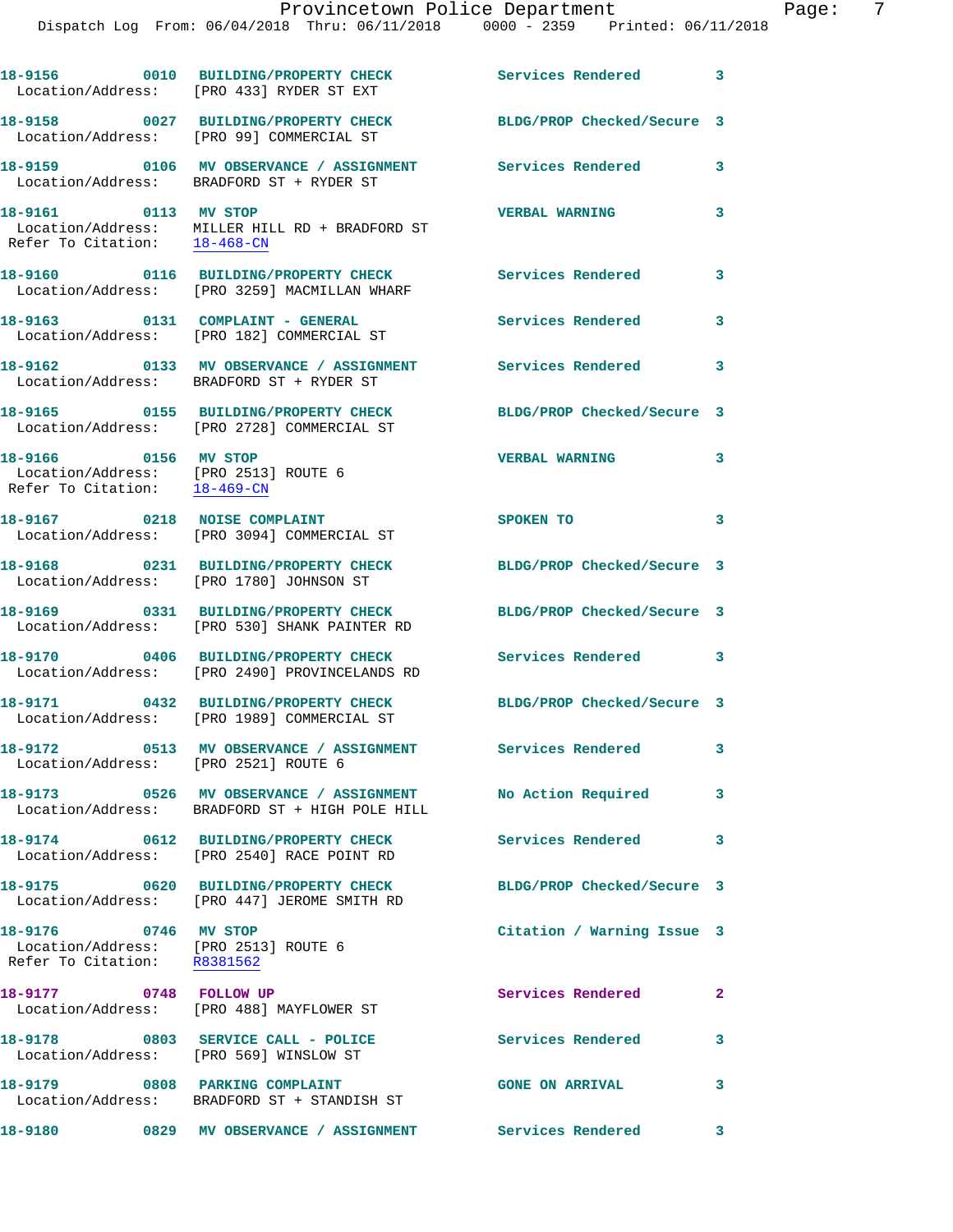|                                                                                                           | Provincetown Police Department<br>Dispatch Log From: 06/04/2018 Thru: 06/11/2018 0000 - 2359 Printed: 06/11/2018 |                            |                |
|-----------------------------------------------------------------------------------------------------------|------------------------------------------------------------------------------------------------------------------|----------------------------|----------------|
|                                                                                                           | Location/Address: [PRO 106] COMMERCIAL ST                                                                        |                            |                |
|                                                                                                           | 18-9181 0836 PARKING COMPLAINT<br>Location/Address: NICKERSON ST + CREEK RD                                      | No Action Required         | 3              |
|                                                                                                           | 18-9184 0912 ANIMAL CALL<br>Location/Address: [PRO 3066] COMMERCIAL ST                                           | Services Rendered          | $\overline{2}$ |
|                                                                                                           | 18-9183 0915 PARK, WALK & TALK<br>Location/Address: [PRO 569] WINSLOW ST                                         | Services Rendered          | $\mathbf{2}$   |
|                                                                                                           | 18-9185 1022 BUILDING/PROPERTY CHECK<br>Location/Address: [PRO 517] RACE POINT RD                                | <b>Services Rendered</b>   | 3              |
|                                                                                                           | 18-9186 1023 BUILDING/PROPERTY CHECK<br>Location/Address: [PRO 2499] RACE POINT RD                               | <b>Services Rendered</b>   | 3              |
| 18-9194 1023 ANIMAL CALL                                                                                  | Location/Address: [PRO 542] SHANK PAINTER RD                                                                     | Transferred Custody        | $\mathbf{2}$   |
| 18-9188 1102 LOST WALLET                                                                                  | Location/Address: [PRO 542] SHANK PAINTER RD                                                                     | Services Rendered          | 3              |
| 18-9190 1114 FOLLOW UP                                                                                    | Location/Address: [PRO 106] COMMERCIAL ST                                                                        | Services Rendered          | $\overline{2}$ |
|                                                                                                           | 18-9192 1118 MV COMPLAINT<br>Location/Address: [PRO 3004] BRADFORD ST                                            | Services Rendered          | $\mathbf{2}$   |
| 18-9191 1126 FOLLOW UP                                                                                    | Location/Address: [PRO 3166] SHANK PAINTER RD                                                                    | <b>FOLLOW UP</b>           | $\overline{2}$ |
| 18-9193 1134 FOLLOW UP                                                                                    | Location/Address: [PRO 4002] WILLOW DR                                                                           | No Action Required         | 2              |
| 18-9196 1151 TURTLE CROSSING                                                                              | Location/Address: [PRO 2490] PROVINCELANDS RD                                                                    | Services Rendered          | $\mathbf{2}$   |
|                                                                                                           | 18-9195 1152 MV OBSERVANCE / ASSIGNMENT Services Rendered<br>Location/Address: BANGS ST + BRADFORD ST            |                            | 3              |
|                                                                                                           | 18-9197 1158 LARCENY / FORGERY / FRAUD<br>Location/Address: [PRO 3141] COMMERCIAL ST                             | <b>Services Rendered</b>   |                |
| Location/Address: [PRO 3287] ROUTE 6                                                                      | 18-9198 1219 BUILDING/PROPERTY CHECK                                                                             | BLDG/PROP Checked/Secure 3 |                |
| 18-9199 1229 MEDICAL EMERGENCY<br>Location/Address: [PRO 658] MOZART AVE                                  |                                                                                                                  | Transported to Hospital    | 1              |
| 18-9200 1235 MV STOP<br>Location/Address: [PRO 2521] ROUTE 6<br>Refer To Citation: $\frac{18-470-CN}{\ }$ |                                                                                                                  | <b>VERBAL WARNING</b>      | 3              |
| 18-9201                                                                                                   | 1235 SERVICE CALL - POLICE Services Rendered<br>Location/Address: [PRO 542] SHANK PAINTER RD                     |                            | 3              |
| 18-9202 1256 MV STOP<br>Location/Address: [PRO 2513] ROUTE 6<br>Refer To Citation: R8381563               |                                                                                                                  | Citation / Warning Issue 3 |                |
| 18-9203 1305 ANIMAL CALL                                                                                  | Location/Address: [PRO 371] COMMERCIAL ST                                                                        | <b>VERBAL WARNING</b>      | $\mathbf{2}$   |
| 18-9204 1307 DOG LICENSE NOTICE                                                                           | Location/Address: [PRO 725] BRADFORD ST                                                                          | <b>Services Rendered</b>   | 2              |
| 18-9205 1314 MV STOP                                                                                      | Location/Address: [PRO 2818] CONWELL ST                                                                          | <b>VERBAL WARNING</b>      | 3              |

Refer To Citation: 18-471-CN

Page: 8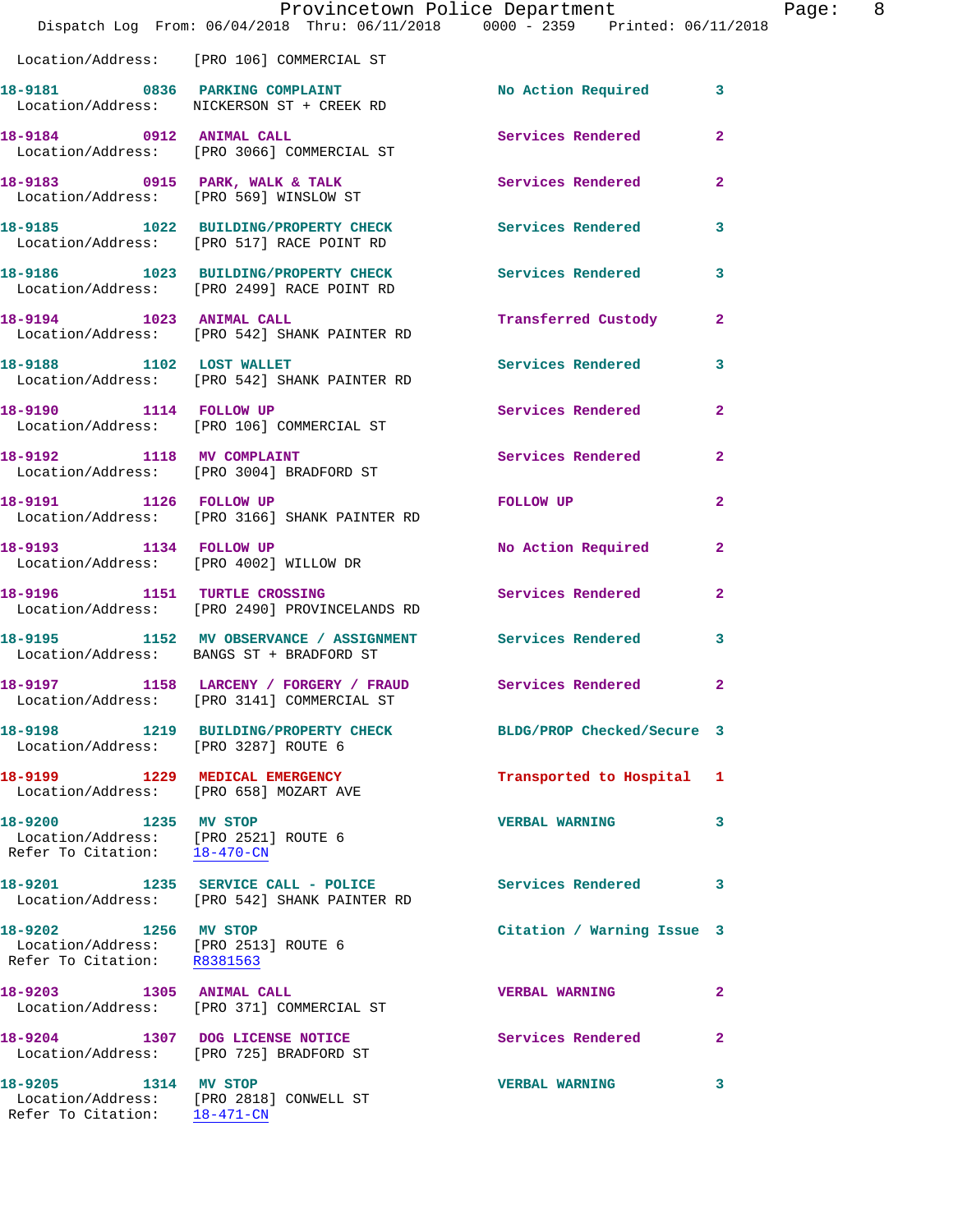|                                                                                   | Provincetown Police Department                                                                                                                          |                            |                | Page: 9 |  |
|-----------------------------------------------------------------------------------|---------------------------------------------------------------------------------------------------------------------------------------------------------|----------------------------|----------------|---------|--|
|                                                                                   | Dispatch Log From: 06/04/2018 Thru: 06/11/2018 0000 - 2359 Printed: 06/11/2018                                                                          |                            |                |         |  |
|                                                                                   | 18-9207 1331 TRAFFIC CONTROL Services Rendered 3<br>Location/Address: BRADFORD ST + SHANK PAINTER RD                                                    |                            |                |         |  |
| 18-9208 1340 MV STOP                                                              | Location/Address: [PRO 2518] ROUTE 6<br>Refer To Citation: 18-472-CN                                                                                    | <b>VERBAL WARNING 3</b>    |                |         |  |
|                                                                                   | 18-9209 1348 PARK, WALK & TALK 6 Services Rendered 2<br>Location/Address: [PRO 204] COMMERCIAL ST                                                       |                            |                |         |  |
| 18-9210 1351 MV STOP<br>Location/Address: SNAIL RD<br>Refer To Citation: R8381564 |                                                                                                                                                         | Citation / Warning Issue 3 |                |         |  |
| Refer To Accident: 18-43-AC                                                       | 18-9211 1405 MV COLLISION<br>Location/Address: RYDER ST + BRADFORD ST                                                                                   | Services Rendered 1        |                |         |  |
|                                                                                   | 18-9212 1409 BY-LAW VIOLATION<br>Location/Address: [PRO 3259] MACMILLAN WHARF                                                                           | GONE ON ARRIVAL 2          |                |         |  |
|                                                                                   | 18-9213 1456 SERVICE CALL - POLICE Services Rendered<br>Location/Address: [PRO 569] WINSLOW ST                                                          |                            | $\mathbf{3}$   |         |  |
|                                                                                   | 18-9214 1510 MEDICAL EMERGENCY<br>Location/Address: PRINCE ST + BRADFORD ST                                                                             | Transported to Hospital 1  |                |         |  |
|                                                                                   | 18-9215 1512 BUILDING/PROPERTY CHECK BLDG/PROP Checked/Secure 3<br>Location/Address: [PRO 4080] RYDER ST EXT                                            |                            |                | 1       |  |
|                                                                                   | 18-9217 1524 SERVICE CALL - CRUISER Services Rendered 3<br>Location/Address: [PRO 542] SHANK PAINTER RD                                                 |                            |                |         |  |
|                                                                                   | 18-9218 1544 MV STOP<br>$\begin{tabular}{ll} Location/Address: & GOSNOLD ST + COMMERCIAL ST\\ Refer To Citation: & \underline{18-473-CN} \end{tabular}$ | VERBAL WARNING 3           |                |         |  |
|                                                                                   | 18-9219 1657 BUILDING/PROPERTY CHECK BLDG/PROP Checked/Secure 3<br>Location/Address: [PRO 385] COMMERCIAL ST                                            |                            |                |         |  |
|                                                                                   | 18-9220 1700 PARK, WALK & TALK Services Rendered 2<br>Location/Address: [PRO 105] COMMERCIAL ST                                                         |                            |                |         |  |
|                                                                                   | 18-9221 1706 SERVICE CALL - POLICE<br>Location/Address: [PRO 526] RYDER ST EXT                                                                          | Services Rendered 3        |                |         |  |
| 18-9222 1844 TRESPASS                                                             | Location/Address: [PRO 2277] BRADFORD ST                                                                                                                | Services Rendered          | $\overline{2}$ |         |  |
|                                                                                   | 18-9223 1950 BUILDING/PROPERTY CHECK<br>Location/Address: [PRO 385] COMMERCIAL ST                                                                       | BLDG/PROP Checked/Secure 3 |                |         |  |
|                                                                                   | 18-9224 2001 BUILDING/PROPERTY CHECK BLDG/PROP Checked/Secure 3<br>Location/Address: [PRO 519] RACE POINT RD                                            |                            |                |         |  |
|                                                                                   | 18-9227 2108 BUILDING/PROPERTY CHECK BLDG/PROP Checked/Secure 3<br>Location/Address: [PRO 3033] COMMERCIAL ST                                           |                            |                |         |  |
|                                                                                   | 18-9226 2110 BAR CHECK<br>Location/Address: [PRO 3607] BRADFORD ST                                                                                      | Services Rendered 2        |                |         |  |
|                                                                                   | 18-9228 2116 BUILDING/PROPERTY CHECK BLDG/PROP Checked/Secure 3<br>Location/Address: [PRO 175] COMMERCIAL ST                                            |                            |                | 1       |  |
|                                                                                   | 18-9229 2123 BUILDING/PROPERTY CHECK<br>Location/Address: [PRO 155] COMMERCIAL ST                                                                       | BLDG/PROP Checked/Secure 3 |                |         |  |
|                                                                                   | 18-9230 2124 BUILDING/PROPERTY CHECK Services Rendered 3<br>Location/Address: [PRO 379] COMMERCIAL ST                                                   |                            |                |         |  |
| 18-9231                                                                           | 2156 MEDICAL EMERGENCY                                                                                                                                  | Services Rendered          | $\mathbf{I}$   |         |  |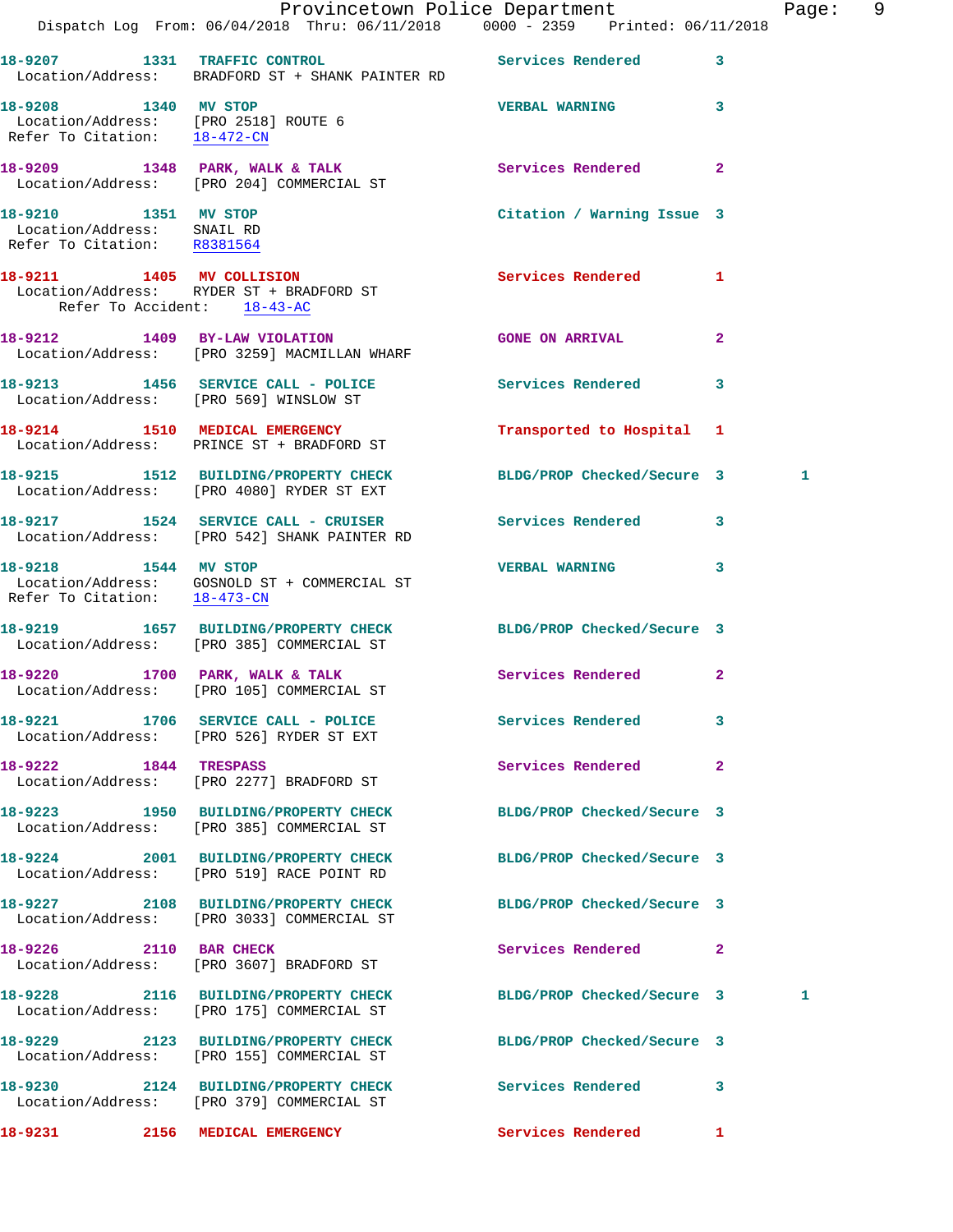|                                                      | Dispatch Log From: 06/04/2018 Thru: 06/11/2018 0000 - 2359 Printed: 06/11/2018                                 | Provincetown Police Department | Page: 10     |
|------------------------------------------------------|----------------------------------------------------------------------------------------------------------------|--------------------------------|--------------|
|                                                      | Location/Address: [PRO 1892] SHANK PAINTER RD                                                                  |                                |              |
|                                                      | 18-9232 2206 BUILDING/PROPERTY CHECK BLDG/PROP Checked/Secure 3<br>Location/Address: [PRO 204] COMMERCIAL ST   |                                |              |
|                                                      | 18-9233 2212 BUILDING/PROPERTY CHECK<br>Location/Address: [PRO 1638] COMMERCIAL ST                             | BLDG/PROP Checked/Secure 3     |              |
|                                                      | 18-9234 2217 BUILDING/PROPERTY CHECK BLDG/PROP Checked/Secure 3<br>Location/Address: [PRO 385] COMMERCIAL ST   |                                |              |
| Location/Address: [PRO 80] CARVER ST                 | 18-9236 2332 GENERAL INFO                                                                                      | No Action Required 3           |              |
| For Date: $06/07/2018$ - Thursday                    |                                                                                                                |                                |              |
|                                                      | 18-9238 0011 BUILDING/PROPERTY CHECK BLDG/PROP Checked/Secure 3<br>Location/Address: [PRO 3033] COMMERCIAL ST  |                                |              |
| 18-9239 0024 BAR CHECK                               | Location/Address: [PRO 208] COMMERCIAL ST                                                                      | Services Rendered 2            |              |
|                                                      | 18-9240 0030 BUILDING/PROPERTY CHECK BLDG/PROP Checked/Secure 3<br>Location/Address: [PRO 444] HIGH POLE HILL  |                                |              |
|                                                      | 18-9241 0042 BAR CHECK<br>Location/Address: [PRO 3443] COMMERCIAL ST                                           | Services Rendered              | $\mathbf{2}$ |
|                                                      | 18-9242 0047 MV OBSERVANCE / ASSIGNMENT Services Rendered 3<br>Location/Address: HIGH POLE HILL + BRADFORD ST  |                                |              |
|                                                      | 18-9245 0104 PARK, WALK & TALK Services Rendered<br>Location/Address: BRADFORD ST + CARVER ST                  |                                | $\mathbf{2}$ |
| Location/Address: [PRO 554] TREMONT ST               | 18-9244 0107 BUILDING/PROPERTY CHECK BLDG/PROP Checked/Secure 3                                                |                                |              |
|                                                      | 18-9246  0116 MV OBSERVANCE / ASSIGNMENT Services Rendered 3<br>Location/Address: CONWELL ST + HARRY KEMP WAY  |                                |              |
| 18-9247                                              | 0117 PARK, WALK & TALK<br>Location/Address: COMMERCIAL ST + CARVER ST                                          | Services Rendered 2            |              |
| 18-9248 0121 MV STOP<br>Refer To Citation: 18-474-CN | Location/Address: [PRO 1953] COMMERCIAL ST                                                                     | <b>VERBAL WARNING</b>          | 3            |
|                                                      | 18-9249 0148 MV OBSERVANCE / ASSIGNMENT No Action Required 3<br>Location/Address: BRADFORD ST + COOK ST        |                                |              |
| Location/Address: ROUTE 6                            |                                                                                                                |                                | 3            |
|                                                      | 18-9251 0223 BUILDING/PROPERTY CHECK Services Rendered 3<br>Location/Address: [PRO 2540] RACE POINT RD         |                                |              |
|                                                      | 18-9253 0251 BUILDING/PROPERTY CHECK<br>Location/Address: [PRO 3259] MACMILLAN WHARF                           | BLDG/PROP Checked/Secure 3     |              |
|                                                      | 18-9254 0406 BUILDING/PROPERTY CHECK BLDG/PROP Checked/Secure 3<br>Location/Address: [PRO 488] MAYFLOWER ST    |                                |              |
| Location/Address: ROUTE 6 + SNAIL RD                 | 18-9255 0502 MV OBSERVANCE / ASSIGNMENT Services Rendered 3                                                    |                                |              |
|                                                      | 18-9256 0535 BUILDING/PROPERTY CHECK BLDG/PROP Checked/Secure 3<br>Location/Address: [PRO 447] JEROME SMITH RD |                                |              |
|                                                      | 18-9258 		 0558 SERVICE CALL - POLICE 		 Services Rendered 3<br>Location/Address: [PRO 516] RACE POINT RD      |                                |              |
|                                                      |                                                                                                                |                                |              |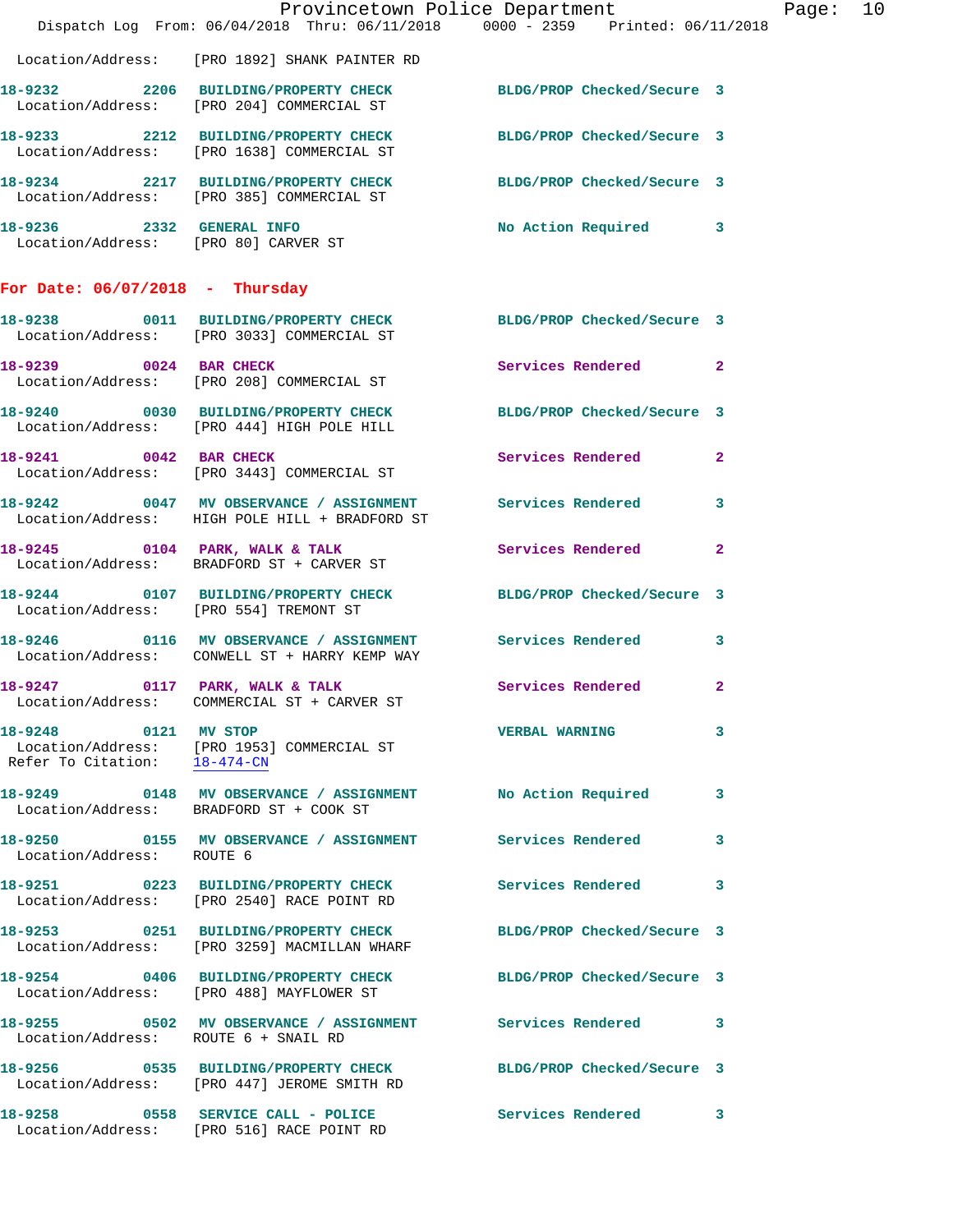|                                                                                                           | 18-9257 0603 BUILDING/PROPERTY CHECK<br>Location/Address: [PRO 2499] RACE POINT RD                                   | <b>Services Rendered</b>   | $\overline{\phantom{a}}$ 3 |
|-----------------------------------------------------------------------------------------------------------|----------------------------------------------------------------------------------------------------------------------|----------------------------|----------------------------|
| 18-9259 0716 ALARM - GENERAL                                                                              | Location/Address: [PRO 301] COMMERCIAL ST                                                                            | False Alarm                | $\mathbf{1}$               |
| Location/Address: [PRO 569] WINSLOW ST                                                                    | 18-9260 0801 SERVICE CALL - POLICE                                                                                   | Services Rendered          | 3                          |
|                                                                                                           | 18-9261 0904 PARKING COMPLAINT<br>Location/Address: [PRO 1892] SHANK PAINTER RD                                      | No Action Required 3       |                            |
| Location/Address: [PRO 3287] ROUTE 6                                                                      | 18-9263 0936 BUILDING/PROPERTY CHECK                                                                                 | BLDG/PROP Checked/Secure 3 |                            |
| 18-9264 0942 ANIMAL CALL                                                                                  | Location/Address: [PRO 442] HARRY KEMP WAY                                                                           | Services Rendered          | $\mathbf{2}$               |
|                                                                                                           | 18-9265 0952 HARASSMENT / THREATS<br>Location/Address: [PRO 542] SHANK PAINTER RD                                    | <b>Services Rendered</b>   | $\mathbf{2}$               |
| $18-9267$ 1002 PARK, WALK & TALK                                                                          | Location/Address: [PRO 526] RYDER ST EXT                                                                             | Services Rendered          | $\mathbf{2}$               |
|                                                                                                           | 18-9268 1018 MV OBSERVANCE / ASSIGNMENT Services Rendered<br>Location/Address: [PRO 2518] ROUTE 6                    |                            | $\overline{\mathbf{3}}$    |
| 18-9269 1024 MV STOP<br>Location/Address: [PRO 37] BRADFORD ST<br>Refer To Citation: R8381565             |                                                                                                                      | Citation / Warning Issue 3 |                            |
| 18-9270 1032 HAZARDS                                                                                      | Location/Address: [PRO 526] RYDER ST EXT                                                                             | Services Rendered 2        |                            |
|                                                                                                           | 18-9272 1109 BUILDING/PROPERTY CHECK<br>Location/Address: [PRO 3259] MACMILLAN WHARF                                 | BLDG/PROP Checked/Secure 3 |                            |
|                                                                                                           | 18-9273 1111 BUILDING/PROPERTY CHECK<br>Location/Address: [PRO 105] COMMERCIAL ST                                    | BLDG/PROP Checked/Secure 3 |                            |
|                                                                                                           | 18-9274 1113 ASSIST DEPARTMENT / MUTUAL AID Referred to Other Agency 3<br>Location/Address: [PRO 440] HARRY KEMP WAY |                            |                            |
| 18-9275                                                                                                   | 1128 PARK, WALK & TALK<br>Location/Address: [PRO 414] CONWELL ST                                                     | Services Rendered 2        |                            |
|                                                                                                           | 18-9276 1138 PARKING COMPLAINT<br>Location/Address: CENTER ST + COMMERCIAL ST                                        | <b>Services Rendered</b>   | $\mathbf{3}$               |
| 18-9280 1145 ASSIST CITIZEN                                                                               | Location/Address: [PRO 542] SHANK PAINTER RD                                                                         | <b>Services Rendered</b>   | 3                          |
| 18-9277 1146 MEDICAL EMERGENCY                                                                            | Location/Address: [PRO 542] SHANK PAINTER RD                                                                         | Services Rendered          | 1                          |
| 18-9278 1148 ANIMAL CALL                                                                                  | Location/Address: [PRO 3296] SHANK PAINTER RD                                                                        | Services Rendered          | $\mathbf{2}$               |
|                                                                                                           | 18-9279 1156 BUILDING/PROPERTY CHECK<br>Location/Address: [PRO 182] COMMERCIAL ST                                    | BLDG/PROP Checked/Secure 3 |                            |
|                                                                                                           | 18-9281 1212 MEDICAL EMERGENCY<br>Location/Address: [PRO 2661] COMMERCIAL ST                                         | <b>PATIENT REFUSAL</b>     | 1                          |
| 18-9284 1254 MV STOP<br>Location/Address: [PRO 2521] ROUTE 6<br>Refer To Citation: $\frac{18-475-CN}{28}$ |                                                                                                                      | <b>VERBAL WARNING</b>      | 3                          |
| 18-9287 1329 ANIMAL CALL                                                                                  | Location/Address: [PRO 329] COMMERCIAL ST                                                                            | Services Rendered 2        |                            |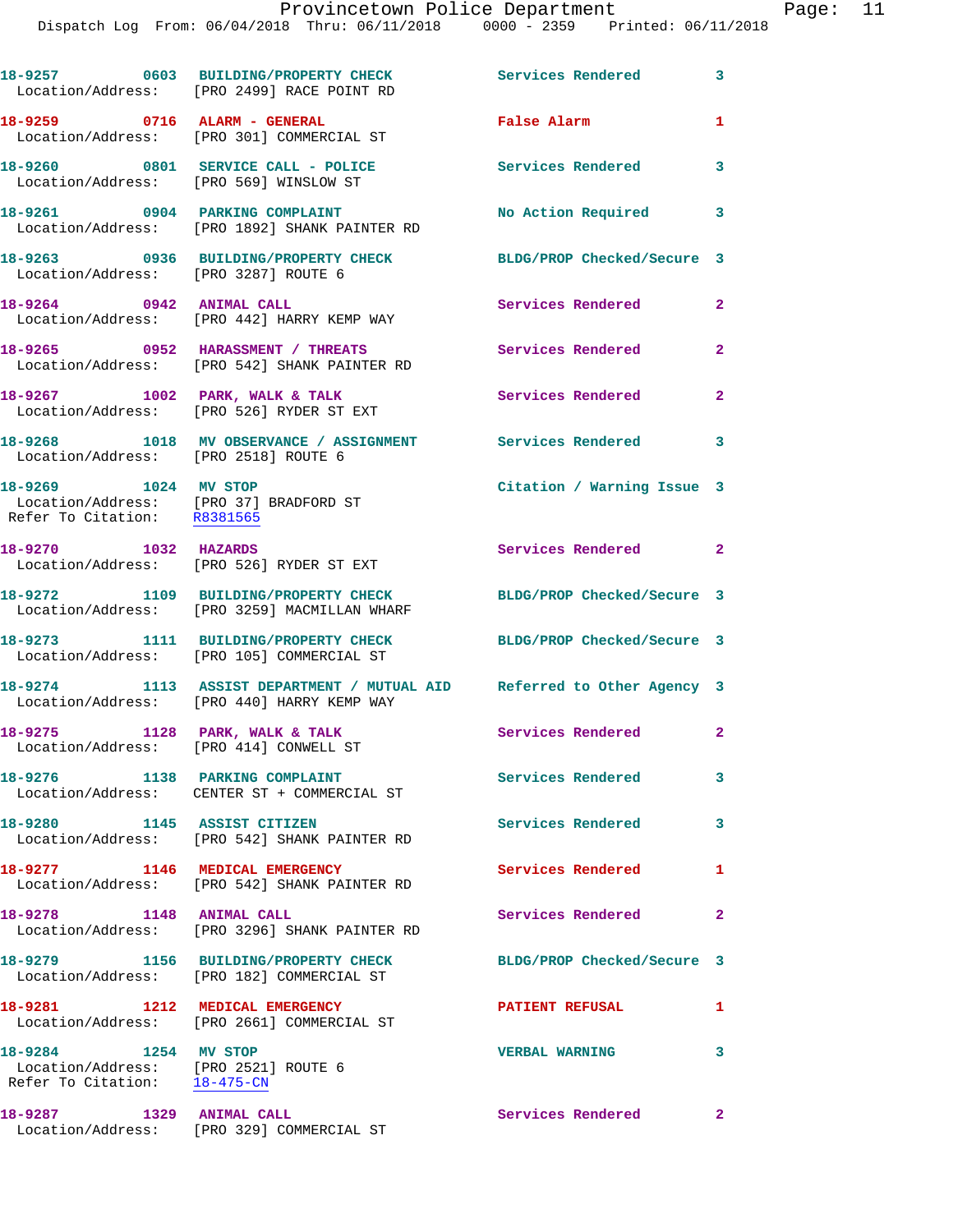Dispatch Log From: 06/04/2018 Thru: 06/11/2018 0000 - 2359 Printed: 06/11/2018

|                                                                    | 18-9288 1351 LOST PROPERTY<br>Location/Address: [PRO 542] SHANK PAINTER RD                                                   | Services Rendered 3        |              |
|--------------------------------------------------------------------|------------------------------------------------------------------------------------------------------------------------------|----------------------------|--------------|
| 18-9289 1400 LOST PROPERTY                                         | Location/Address: [PRO 542] SHANK PAINTER RD                                                                                 | <b>Services Rendered</b> 3 |              |
|                                                                    | 18-9291 1413 BUILDING/PROPERTY CHECK<br>Location/Address: [PRO 2483] COMMERCIAL ST                                           | BLDG/PROP Checked/Secure 3 |              |
| 18-9294 1436 ANIMAL CALL                                           | Location/Address: [PRO 2075] BAYBERRY AVE                                                                                    | <b>VERBAL WARNING</b>      | $\mathbf{2}$ |
| Location/Address: [TRU 310] ROUTE 6<br>Refer To Citation: R8381330 | 18-9295 1444 BUILDING/PROPERTY CHECK Citation / Warning Issue 3                                                              |                            |              |
| 18-9296 1450 ALARM - GENERAL<br>Location/Address: BRADFORD ST EXT  |                                                                                                                              | Services Rendered 3        |              |
| 18-9297 1458 MEDICAL EMERGENCY                                     | Location/Address: [PRO 440] HARRY KEMP WAY                                                                                   | Transported to Hospital 1  |              |
| Location/Address: [PRO 569] WINSLOW ST                             | 18-9298 1505 SERVICE CALL - POLICE                                                                                           | Services Rendered 3        |              |
| 18-9299 1510 ANIMAL CALL<br>Location/Address: SHANK PAINTER RD     |                                                                                                                              | <b>GONE ON ARRIVAL</b>     | $\mathbf{2}$ |
| 18-9300 1521 ANIMAL CALL                                           | Location/Address: [PRO 3296] SHANK PAINTER RD                                                                                | <b>Services Rendered</b>   | $\mathbf{2}$ |
| 18-9301 1622 SERVE WARRANT<br>Refer To Arrest: 18-61-AR            | Location/Address: [PRO 1647] HANCOCK ST                                                                                      | Arrest(s) Made             | 3            |
| 18-9302 1647 MV COLLISION                                          | Location/Address: [PRO 259] COMMERCIAL ST                                                                                    | <b>FOLLOW UP</b>           | $\mathbf{1}$ |
| 18-9303 1650 SUDDEN DEATH<br>Location/Address: COMMERCIAL ST       |                                                                                                                              | <b>Services Rendered</b>   | 1            |
| 18-9305 1704 MV COLLISION                                          | Location/Address: [PRO 3094] COMMERCIAL ST                                                                                   | <b>Services Rendered</b>   | $\mathbf{1}$ |
|                                                                    | 18-9306 1723 MEDICAL EMERGENCY<br>Location: [PRO 3431] LOPES SQUARE                                                          | <b>PATIENT REFUSAL</b>     | $\mathbf{1}$ |
| 18-9307 1754 ASSIST CITIZEN                                        | Location/Address: [PRO 542] SHANK PAINTER RD                                                                                 | Services Rendered 3        |              |
|                                                                    | 18-9308 1850 ESCORT / TRANSPORT <b>Example 18-9308</b> 18-9308<br>Location: [PRO 3438] BARNSTABLE COUNTY HOUSE OF CORRECTION |                            |              |
|                                                                    | 18-9309 1936 BUILDING/PROPERTY CHECK BLDG/PROP Checked/Secure 3<br>Location/Address: [PRO 3259] MACMILLAN WHARF              |                            |              |
| 18-9310 2032 HAZARDS<br>Location/Address: [PRO 2479] ROUTE 6       |                                                                                                                              | Removed Hazard 2           |              |
|                                                                    | 18-9311 2039 BUILDING/PROPERTY CHECK BLDG/PROP Checked/Secure 3<br>Location/Address: [PRO 155] COMMERCIAL ST                 |                            |              |
|                                                                    | 18-9312 2311 BUILDING/PROPERTY CHECK<br>Location/Address: [PRO 385] COMMERCIAL ST                                            | BLDG/PROP Checked/Secure 3 |              |
| 18-9313 2317 ALARM - FIRE                                          | Location/Address: [PRO 1641] BRADFORD ST                                                                                     | False Alarm                | $\mathbf{1}$ |
|                                                                    | 18-9314 2329 BUILDING/PROPERTY CHECK BLDG/PROP Checked/Secure 3                                                              |                            |              |

Location/Address: [PRO 2500] COMMERCIAL ST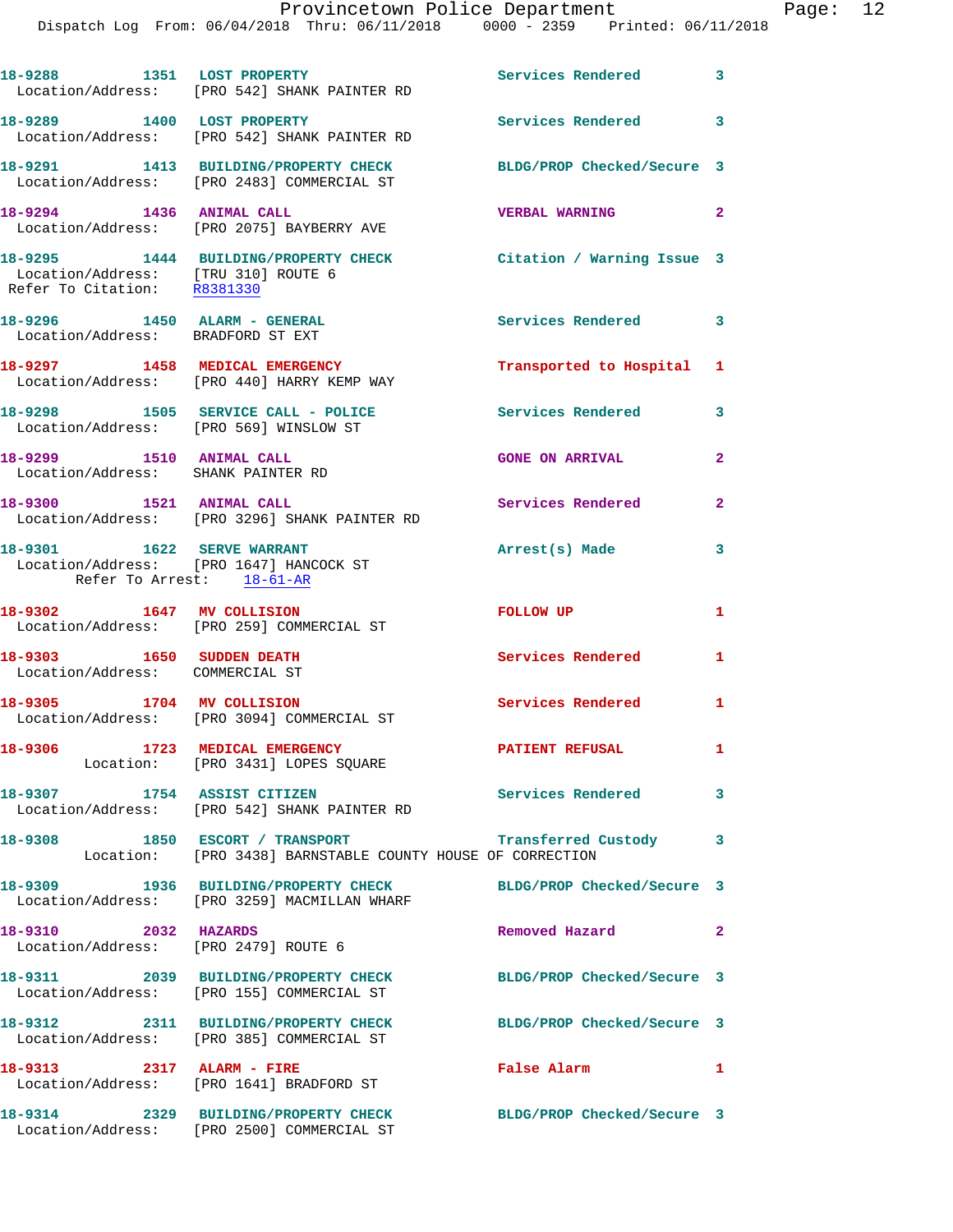18-9315 2350 911 - GENERAL **18-9315 2350 911 - GENERAL**  Location/Address: BRADFORD ST + HOWLAND ST **For Date: 06/08/2018 - Friday 18-9316 0011 BUILDING/PROPERTY CHECK BLDG/PROP Checked/Secure 3**  Location/Address: [PRO 530] SHANK PAINTER RD 18-9319 0022 PARK, WALK & TALK Services Rendered 2 Location/Address: COMMERCIAL ST **18-9317 0024 BUILDING/PROPERTY CHECK BLDG/PROP Checked/Secure 3**  Location/Address: [PRO 440] HARRY KEMP WAY **18-9320 0025 BUILDING/PROPERTY CHECK BLDG/PROP Checked/Secure 3**  Location/Address: [PRO 155] COMMERCIAL ST **18-9318 0031 MV OBSERVANCE / ASSIGNMENT Services Rendered 3**  Location/Address: [PRO 595] BRADFORD ST **18-9321 0058 MV OBSERVANCE / ASSIGNMENT Services Rendered 3**  Location/Address: BRADFORD ST + RYDER ST **18-9322 0105 PARK, WALK & TALK Services Rendered 2**  Location/Address: [PRO 433] RYDER ST EXT **18-9323 0121 MV STOP VERBAL WARNING 3**  Location/Address: CEMETERY RD + CONWELL ST Refer To Citation: 18-476-CN **18-9324 0139 BUILDING/PROPERTY CHECK Arrest(s) Made 3**  Location/Address: [PRO 414] CONWELL ST Refer To Arrest: 18-62-AR Refer To Arrest: 18-63-AR **18-9325 0214 MEDICAL EMERGENCY PATIENT REFUSAL 1**  Location/Address: [PRO 542] SHANK PAINTER RD Refer To Arrest: 18-62-AR Refer To Arrest: 18-63-AR **18-9326 0243 ASSIST CITIZEN Services Rendered 3**  Location/Address: [PRO 149] COMMERCIAL ST Refer To Field Int: 18-8-FI **18-9327 0326 MEDICAL EMERGENCY PATIENT REFUSAL 1**  Location/Address: [PRO 542] SHANK PAINTER RD **18-9328 0548 MV OBSERVANCE / ASSIGNMENT Services Rendered 3**  Location/Address: ROUTE 6 + HOWLAND ST **18-9329 0610 BUILDING/PROPERTY CHECK BLDG/PROP Checked/Secure 3**  Location/Address: [PRO 512] PRINCE ST **18-9330 0630 BUILDING/PROPERTY CHECK BLDG/PROP Checked/Secure 3**  Location/Address: [PRO 1638] COMMERCIAL ST 18-9332 0710 MEDICAL EMERGENCY No Action Required 1 Location/Address: [PRO 542] SHANK PAINTER RD **18-9333 0810 SERVICE CALL - POLICE Services Rendered 3**  Location/Address: [PRO 488] MAYFLOWER ST **18-9334 0852 BUILDING/PROPERTY CHECK BLDG/PROP Checked/Secure 3**  Location/Address: [PRO 444] HIGH POLE HILL **18-9336 0931 MV DISABLED No Action Required 2**  Location/Address: ROUTE 6

**18-9337 1001 911 - GENERAL PATIENT REFUSAL 1**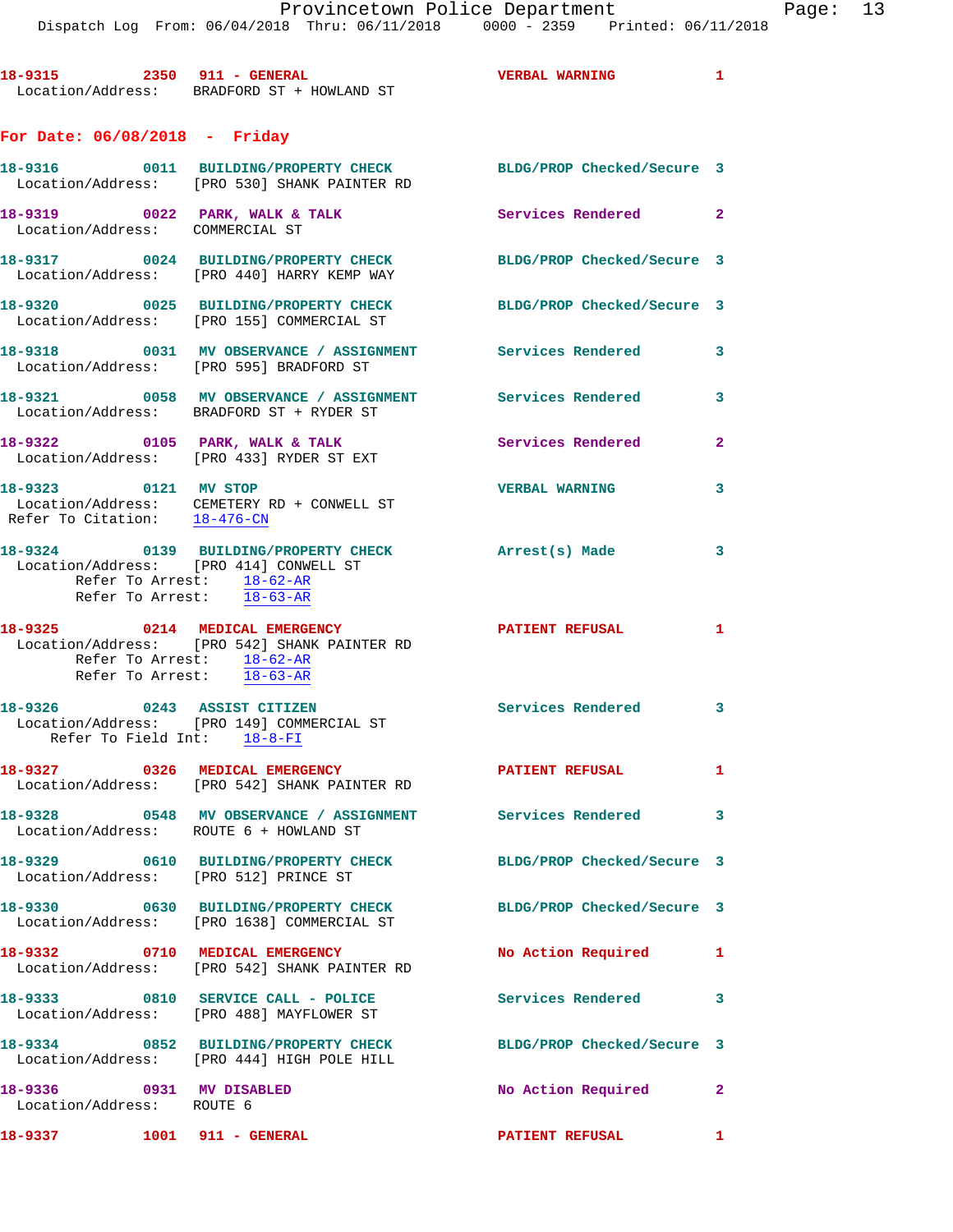|                                 | Dispatch Log From: 06/04/2018 Thru: 06/11/2018 0000 - 2359 Printed: 06/11/2018                                             | Provincetown Police Department |              | Page: 14 |  |
|---------------------------------|----------------------------------------------------------------------------------------------------------------------------|--------------------------------|--------------|----------|--|
|                                 | Location/Address: [PRO 4025] BRADFORD ST                                                                                   |                                |              |          |  |
|                                 | 18-9338 1103 LOST PROPERTY<br>Location/Address: [PRO 542] SHANK PAINTER RD                                                 | No Action Required 3           |              |          |  |
| Location/Address: RACE POINT RD | 18-9339 1106 LOST PROPERTY                                                                                                 | No Action Required 3           |              |          |  |
|                                 | 18-9340 1119 BUILDING/PROPERTY CHECK BLDG/PROP Checked/Secure 3<br>Location/Address: [PRO 105] COMMERCIAL ST               |                                |              |          |  |
|                                 | 18-9341 1147 911 - GENERAL<br>Location/Address: [PRO 274] COMMERCIAL ST                                                    | Transported to Hospital 1      |              |          |  |
|                                 | 18-9342 1206 PARKING COMPLAINT<br>Location/Address: [PRO 3344] COMMERCIAL ST                                               | No Action Required 3           |              |          |  |
|                                 | 18-9343 1219 MV OBSERVANCE / ASSIGNMENT No Action Required 3<br>Location/Address: ROUTE 6 + SNAIL RD                       |                                |              |          |  |
|                                 | 18-9344 1344 BUILDING/PROPERTY CHECK BLDG/PROP Checked/Secure 3<br>Location/Address: [PRO 2543] MACMILLAN WHARF            |                                |              |          |  |
|                                 | 18-9346 1419 911 - GENERAL<br>Location/Address: [PRO 867] COMMERCIAL ST                                                    | Services Rendered 1            |              |          |  |
|                                 | 18-9348 1457 SERVE PROTECTION ORDER<br>Location/Address: [PRO 542] SHANK PAINTER RD                                        | No Action Required             | $\mathbf{2}$ |          |  |
|                                 | 18-9349 1458 SERVICE CALL - POLICE Services Rendered 3<br>Location/Address: [PRO 569] WINSLOW ST                           |                                |              |          |  |
|                                 | 18-9350 1506 COMPLAINT - GENERAL<br>Location/Address: [PRO 4016] PLEASANT ST                                               | SPOKEN TO                      | 3            |          |  |
|                                 | 18-9351 1518 ANIMAL CALL<br>Location/Address: [PRO 2645] SHANK PAINTER RD                                                  | No Action Required 2           |              |          |  |
|                                 | 18-9352 1558 FIREARMS / WEAPONS<br>Location/Address: [PRO 1149] WILLOW DR                                                  | Services Rendered              | $\mathbf{2}$ |          |  |
| 1643 ANIMAL CALL<br>18-9353     | Location/Address: [PRO 865] COMMERCIAL ST                                                                                  | Services Rendered              | $\mathbf{2}$ |          |  |
|                                 | 18-9355 1730 MEDICAL EMERGENCY PATIENT REFUSAL<br>Location/Address: [PRO 324] COMMERCIAL ST<br>Refer To $P/C$ : $18-64-AR$ |                                | 1            |          |  |
|                                 | 18-9357 1826 MEDICAL EMERGENCY<br>Location/Address: [PRO 350] COMMERCIAL ST                                                | <b>PATIENT REFUSAL</b>         | $\mathbf{1}$ |          |  |
|                                 | 18-9359 1857 SUSPICIOUS ACTIVITY<br>Location/Address: [PRO 1119] WAREHAM ST                                                | Services Rendered              | $\mathbf{2}$ |          |  |
|                                 | 18-9360 1939 PARK, WALK & TALK<br>Location/Address: [PRO 3870] COMMERCIAL ST                                               | No Action Required 2           |              |          |  |
|                                 | 18-9361 1959 BUILDING/PROPERTY CHECK<br>Location/Address: [PRO 2500] COMMERCIAL ST                                         | BLDG/PROP Checked/Secure 3     |              |          |  |
|                                 | 18-9362 2037 BUILDING/PROPERTY CHECK<br>Location/Address: [PRO 1638] COMMERCIAL ST                                         | BLDG/PROP Checked/Secure 3     |              |          |  |
|                                 | 18-9363 2045 BUILDING/PROPERTY CHECK<br>Location/Address: [PRO 526] RYDER ST EXT                                           | BLDG/PROP Checked/Secure 3     |              |          |  |
|                                 | 18-9364 2045 BUILDING/PROPERTY CHECK BLDG/PROP Checked/Secure 3<br>Location/Address: [PRO 4080] RYDER ST EXT               |                                |              |          |  |
| 18-9365 2058 MV STOP            | Location/Address: [PRO 536] SHANK PAINTER RD                                                                               | <b>VERBAL WARNING</b>          | 3            |          |  |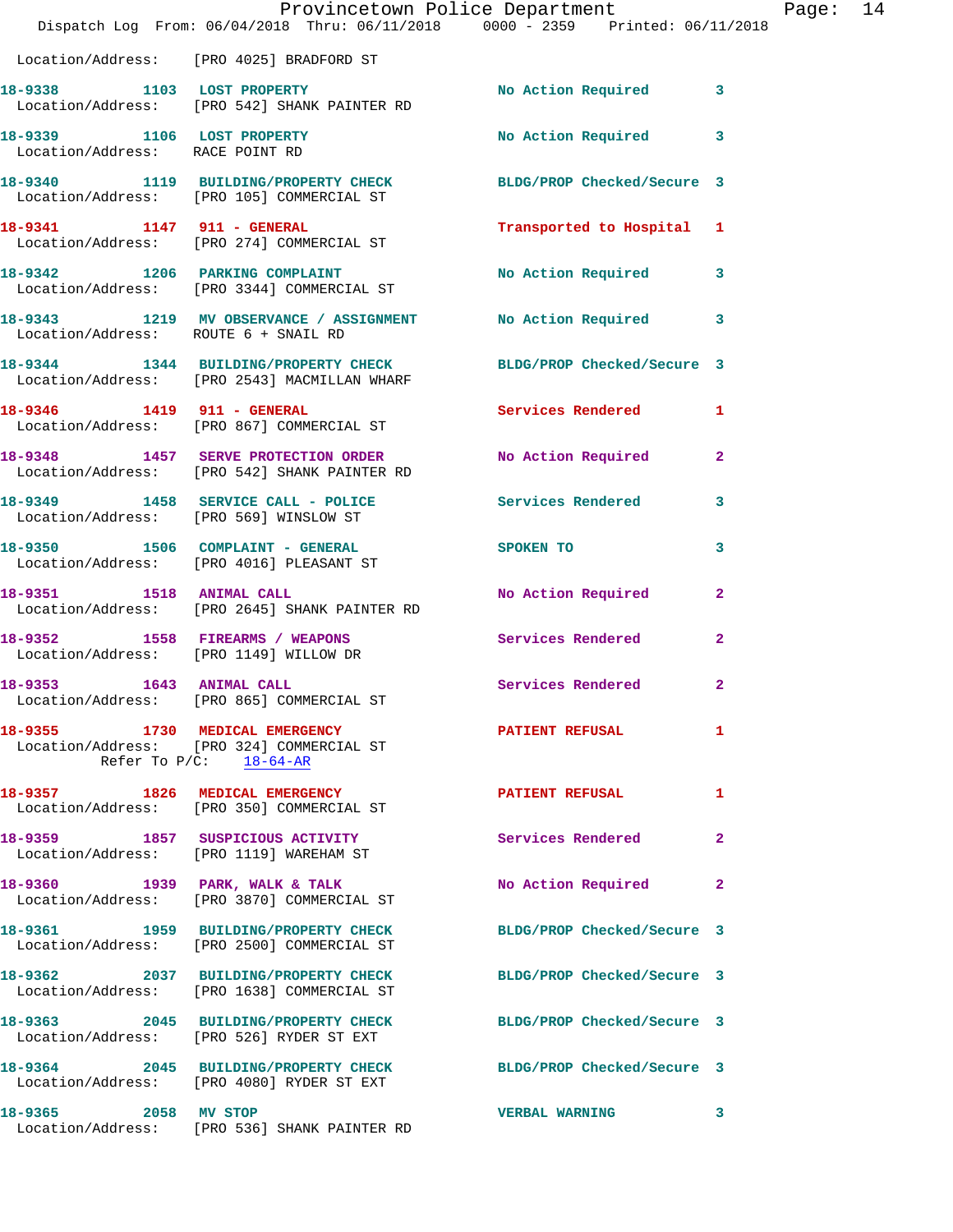Dispatch Log From: 06/04/2018 Thru: 06/11/2018 0000 - 2359 Printed: 06/11/2018

| Refer To Citation: | $18 - 477 - CN$ |
|--------------------|-----------------|
|--------------------|-----------------|

| 18-9366 2102 MV STOP<br>Location/Address: ROUTE 6<br>Refer To Citation: 18-478-CN |                                                                                                        | <b>VERBAL WARNING</b>      | $\mathbf{3}$ |
|-----------------------------------------------------------------------------------|--------------------------------------------------------------------------------------------------------|----------------------------|--------------|
| 18-9367 2112 MV STOP<br>Refer To Citation: 18-479-CN                              | Location/Address: [PRO 3873] CONWELL ST                                                                | <b>VERBAL WARNING</b>      | 3            |
|                                                                                   | 18-9368 2119 COMPLAINT - GENERAL<br>Location/Address: [PRO 208] COMMERCIAL ST                          | Investigated               | $\mathbf{3}$ |
| 18-9369 2129 PROPERTY DAMAGE<br>Location/Address: [PRO 1497] ARCH ST              |                                                                                                        | <b>Services Rendered</b>   | $\mathbf{3}$ |
|                                                                                   | 18-9370   2151 BUILDING/PROPERTY CHECK<br>Location/Address: [PRO 155] COMMERCIAL ST                    | BLDG/PROP Checked/Secure 3 |              |
|                                                                                   | 18-9371 2159 MEDICAL EMERGENCY<br>Location/Address: [PRO 284] COMMERCIAL ST                            | <b>PATIENT REFUSAL</b>     | $\mathbf{1}$ |
|                                                                                   | 18-9372 2329 BUILDING/PROPERTY CHECK<br>Location/Address: [PRO 105] COMMERCIAL ST                      | BLDG/PROP Checked/Secure 3 |              |
|                                                                                   | 18-9373 2342 BUILDING/PROPERTY CHECK Services Rendered<br>Location/Address: [PRO 3259] MACMILLAN WHARF |                            | 3            |
| 18-9374 2342 MV COMPLAINT                                                         |                                                                                                        | Referred to Other Agency 2 |              |

Location/Address: [TRU 231] ROUTE 6

## **For Date: 06/09/2018 - Saturday**

Refer To Citation: 18-481-CN

| 18-9375 0002 PARK, WALK & TALK<br>Location/Address: COMMERCIAL ST                   |                                                                                    | <b>Services Rendered 22 Services 2</b>                           |              |
|-------------------------------------------------------------------------------------|------------------------------------------------------------------------------------|------------------------------------------------------------------|--------------|
|                                                                                     | Location/Address: [PRO 1638] COMMERCIAL ST                                         | 18-9376  0016 BUILDING/PROPERTY CHECK BLDG/PROP Checked/Secure 3 |              |
|                                                                                     | 18-9377 0017 PARK, WALK & TALK<br>Location/Address: [PRO 105] COMMERCIAL ST        | Services Rendered 2                                              |              |
| 18-9378 0018 BAR CHECK                                                              | Location/Address: [PRO 221] COMMERCIAL ST                                          | BLDG/PROP Checked/Secure 2                                       |              |
|                                                                                     | 18-9379 0019 BUILDING/PROPERTY CHECK<br>Location/Address: [PRO 3033] COMMERCIAL ST | BLDG/PROP Checked/Secure 3                                       |              |
|                                                                                     | 18-9380 0021 BUILDING/PROPERTY CHECK<br>Location/Address: [PRO 526] RYDER ST EXT   | BLDG/PROP Checked/Secure 3                                       |              |
|                                                                                     | Location/Address: [PRO 4080] RYDER ST EXT                                          | 18-9381 0021 BUILDING/PROPERTY CHECK BLDG/PROP Checked/Secure 3  |              |
| 18-9382 0025 BAR CHECK                                                              | Location/Address: [PRO 3392] COMMERCIAL ST                                         | BLDG/PROP Checked/Secure 2                                       |              |
| 18-9383 0028 BAR CHECK                                                              | Location/Address: [PRO 2605] COMMERCIAL ST                                         | BLDG/PROP Checked/Secure 2                                       |              |
| 18-9384 0043 MV STOP<br>Location/Address: PRINCE ST<br>Refer To Citation: 18-480-CN |                                                                                    | <b>VERBAL WARNING</b>                                            | $\mathbf{3}$ |
|                                                                                     | Location/Address: BRADFORD ST + RYDER ST                                           | 18-9385 60057 MV OBSERVANCE / ASSIGNMENT Services Rendered       | 3            |
| 18-9386 0057 MV STOP                                                                | Location/Address: RAILROAD AVE + BRADFORD ST                                       | <b>VERBAL WARNING</b>                                            | 3            |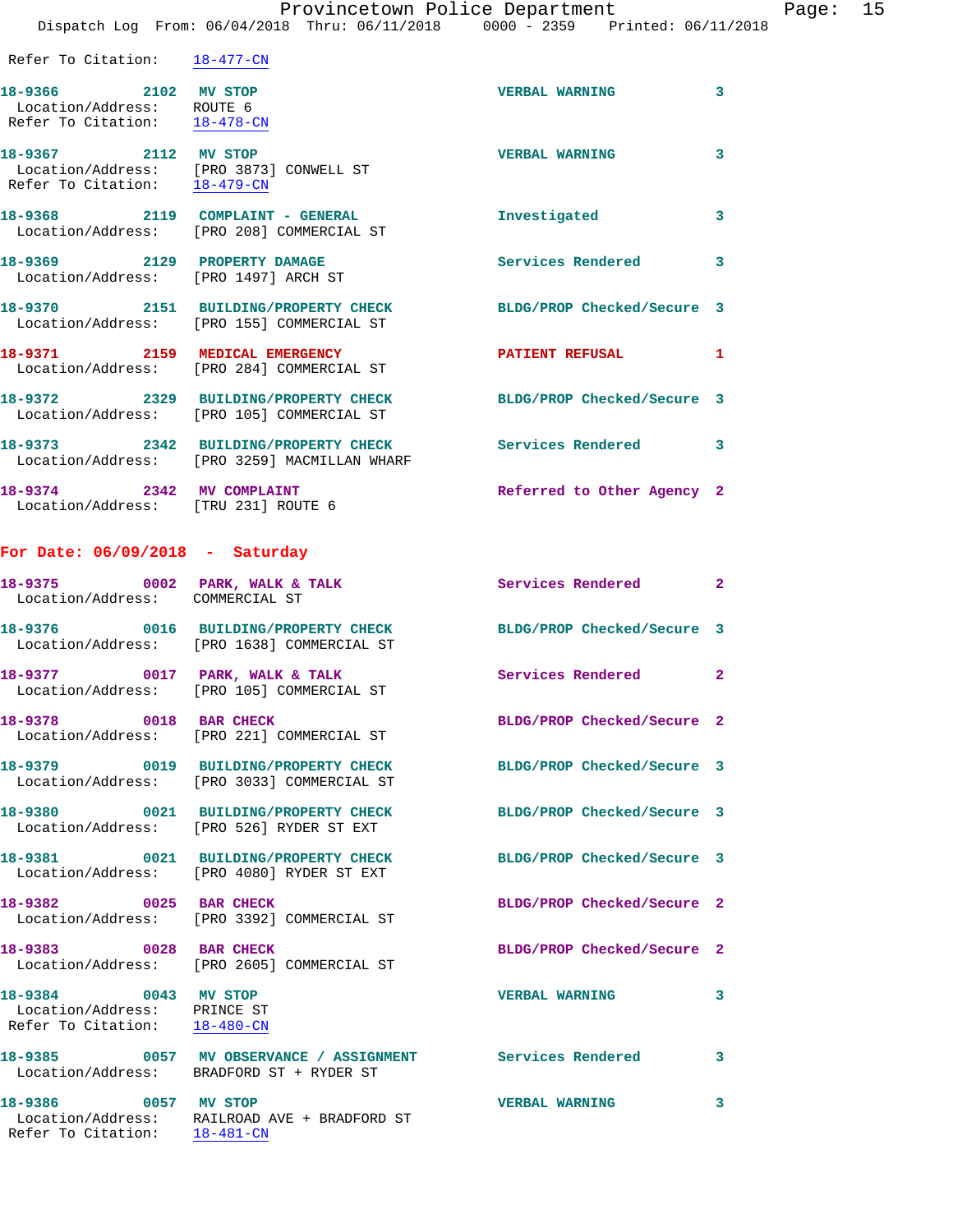|                                                                                            | 18-9388 0402 BUILDING/PROPERTY CHECK BLDG/PROP Checked/Secure 3<br>Location/Address: [PRO 530] SHANK PAINTER RD   |                            |                         |
|--------------------------------------------------------------------------------------------|-------------------------------------------------------------------------------------------------------------------|----------------------------|-------------------------|
|                                                                                            | 18-9389   0408   MV   OBSERVANCE / ASSIGNMENT   Services Rendered   3<br>Location/Address:   ROUTE   6            |                            |                         |
| Location/Address: [PRO 414] CONWELL ST                                                     | 18-9390 0426 BUILDING/PROPERTY CHECK BLDG/PROP Checked/Secure 3                                                   |                            |                         |
|                                                                                            | 18-9391 0443 MV OBSERVANCE / ASSIGNMENT<br>Location/Address: BRADFORD ST + STANDISH ST                            | Services Rendered          | 3                       |
|                                                                                            | 18-9392 0538 BUILDING/PROPERTY CHECK<br>Location/Address: [PRO 526] RYDER ST EXT                                  | <b>Services Rendered</b>   | 3                       |
|                                                                                            | 18-9393 0551 MV OBSERVANCE / ASSIGNMENT Services Rendered<br>Location/Address: SHANK PAINTER RD + JEROME SMITH RD |                            | $\overline{\mathbf{3}}$ |
| 18-9394 0553 MV STOP                                                                       | Location/Address: [PRO 521] ROUTE 6                                                                               | No Action Required         | 3                       |
|                                                                                            | 18-9395 1030 LOST PROPERTY<br>Location/Address: [PRO 3348] WEST VINE ST                                           | Services Rendered 3        |                         |
|                                                                                            | 18-9396 1057 MEDICAL EMERGENCY<br>Location/Address: [PRO 1892] SHANK PAINTER RD                                   | <b>Services Rendered</b>   | 1                       |
|                                                                                            | 18-9397 1103 BUILDING/PROPERTY CHECK<br>Location/Address: [PRO 105] COMMERCIAL ST                                 | BLDG/PROP Checked/Secure 3 |                         |
|                                                                                            | 18-9398 1106 PARKING COMPLAINT<br>Location/Address: [PRO 1354] COMMERCIAL ST                                      | No Action Required         | 3                       |
|                                                                                            | 18-9399 1135 PARK, WALK & TALK<br>Location: [PRO 3431] LOPES SQUARE                                               | Services Rendered          | $\mathbf{2}$            |
|                                                                                            | 18-9401 1155 COMPLAINT - GENERAL<br>Location/Address: [PRO 2251] COMMERCIAL ST                                    | SPOKEN TO                  | 3                       |
| 18-9402 1249 ANIMAL CALL                                                                   | Location/Address: [PRO 3430] COMMERCIAL ST                                                                        | Services Rendered 2        |                         |
| 18-9403 1258 MV STOP<br>Location/Address: [PRO 521] ROUTE 6<br>Refer To Citation: R8381673 |                                                                                                                   | Citation / Warning Issue 3 |                         |
|                                                                                            | 18-9404 1317 MEDICAL EMERGENCY<br>Location/Address: [PRO 1347] COMMERCIAL ST                                      | Transported to Hospital 1  |                         |
|                                                                                            | 18-9405 1412 BIKE - GENERAL<br>Location/Address: [PRO 994] MILLER HILL RD                                         | Services Rendered          | $\overline{a}$          |
| 18-9407 1421 MV STOP<br>Location/Address: BRADFORD ST                                      |                                                                                                                   | <b>VERBAL WARNING</b>      | $\overline{\mathbf{3}}$ |
|                                                                                            | 18-9406 1424 MV OBSERVANCE / ASSIGNMENT<br>Location/Address: HOWLAND ST + BRADFORD ST                             | Services Rendered          | 3                       |
|                                                                                            | 18-9408 1454 MEDICAL EMERGENCY<br>Location/Address: [PRO 1301] BREWSTER ST                                        | Transported to Hospital 1  |                         |
| 18-9409 1523 ANIMAL CALL                                                                   | Location/Address: [PRO 2500] COMMERCIAL ST                                                                        | Services Rendered 2        |                         |
|                                                                                            | 18-9410 1530 BUILDING/PROPERTY CHECK<br>Location/Address: [PRO 1778] SHANK PAINTER RD                             | BLDG/PROP Checked/Secure 3 |                         |
| 18-9411                                                                                    | 1532 MV OBSERVANCE / ASSIGNMENT                                                                                   | Services Rendered 3        |                         |

Location/Address: [PRO 537] SHANK PAINTER RD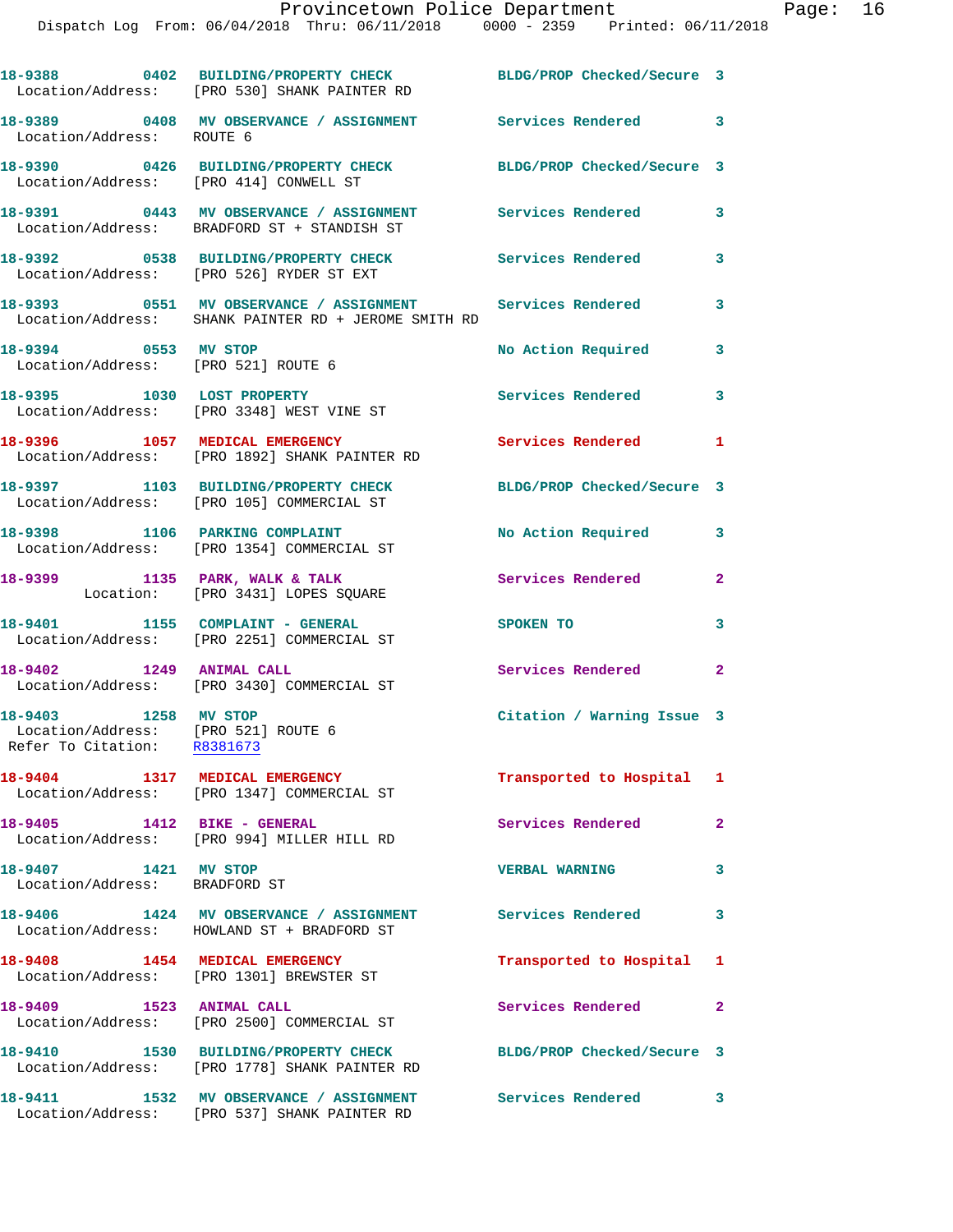|                                 | Provincetown Police Department<br>Dispatch Log From: 06/04/2018 Thru: 06/11/2018 0000 - 2359 Printed: 06/11/2018 |                            |              |
|---------------------------------|------------------------------------------------------------------------------------------------------------------|----------------------------|--------------|
|                                 | 18-9413 1550 911 - GENERAL No Action Required<br>Location/Address: [PRO 2206] PILGRIMS LANDING                   |                            | $\mathbf{1}$ |
|                                 | 18-9412 1554 PARK, WALK & TALK<br>Location/Address: [PRO 105] COMMERCIAL ST                                      | Services Rendered          | $\mathbf{2}$ |
|                                 | 18-9415 1645 MEDICAL EMERGENCY<br>Location/Address: [PRO 2315] CONWELL ST                                        | <b>PATIENT REFUSAL</b>     | 1            |
|                                 | 18-9416 1657 MEDICAL EMERGENCY<br>Location/Address: [PRO 440] HARRY KEMP WAY                                     | Transported to Hospital    | 1            |
|                                 | 18-9417 1703 BAR CHECK<br>Location/Address: [PRO 3837] COMMERCIAL ST                                             | Services Rendered          | $\mathbf{2}$ |
|                                 | 18-9418 1707 BY-LAW VIOLATION<br>Location/Address: [PRO 105] COMMERCIAL ST                                       | Citation / Warning Issue 2 |              |
| Location/Address: CONWELL ST    | 18-9419 1815 MV OBSERVANCE / ASSIGNMENT Services Rendered                                                        |                            | 3            |
|                                 | 18-9420 1822 ASSIST CITIZEN<br>Location/Address: [PRO 516] RACE POINT RD                                         | <b>Services Rendered</b>   | 3            |
|                                 | 18-9421 1839 BAR CHECK<br>Location/Address: [PRO 3837] COMMERCIAL ST                                             | Services Rendered          | $\mathbf{2}$ |
|                                 | 18-9422 1916 MEDICAL EMERGENCY<br>Location/Address: [PRO 1006] NELSON AVE                                        | Transported to Hospital    | 1            |
|                                 | 18-9423 2022 BUILDING/PROPERTY CHECK<br>Location/Address: [PRO 4080] RYDER ST EXT                                | BLDG/PROP Checked/Secure 3 |              |
| 18-9425 2034 ANIMAL CALL        | Location/Address: [PRO 1265] COMMERCIAL ST                                                                       | <b>Services Rendered</b>   | $\mathbf{2}$ |
|                                 | 18-9426 2119 COMPLAINT - GENERAL<br>Location/Address: [PRO 3259] MACMILLAN WHARF                                 | No Action Required         | 3            |
|                                 | 18-9427 2149 COMPLAINT - GENERAL<br>Location/Address: [TRU] ROUTE 6 + HIGH HEAD RD                               | Referred to Other Agency 3 |              |
| 18-9428                         | 2239 SERVICE CALL - POLICE<br>Location/Address: [PRO 3443] COMMERCIAL ST                                         | <b>Services Rendered</b>   | 3            |
|                                 | 18-9429 2348 BUILDING/PROPERTY CHECK<br>Location/Address: [PRO 526] RYDER ST EXT                                 | BLDG/PROP Checked/Secure 3 |              |
|                                 | 18-9430 2349 BUILDING/PROPERTY CHECK<br>Location/Address: [PRO 4080] RYDER ST EXT                                | BLDG/PROP Checked/Secure 3 |              |
| For Date: $06/10/2018$ - Sunday |                                                                                                                  |                            |              |
| 18-9431 2001                    | 0017 MV OBSERVANCE / ASSIGNMENT<br>Location/Address: BRADFORD ST + STANDISH ST                                   | No Action Required         | з            |

|                                      | Location/Address: BRADFORD ST + STANDISH ST               |                            |              |
|--------------------------------------|-----------------------------------------------------------|----------------------------|--------------|
| 0020<br>18-9432<br>Location/Address: | <b>BUILDING/PROPERTY CHECK</b><br>[PRO 385] COMMERCIAL ST | BLDG/PROP Checked/Secure 3 |              |
| 18-9433<br>0030<br>Location/Address: | PARK, WALK & TALK<br>COMMERCIAL ST                        | SPOKEN TO                  | $\mathbf{2}$ |
| 18-9434<br>0034<br>Location/Address: | <b>BAR CHECK</b><br>[PRO 399] COMMERCIAL ST               | BLDG/PROP Checked/Secure 2 |              |
| 18-9435<br>0036<br>Location/Address: | <b>BAR CHECK</b><br>[PRO 3443] COMMERCIAL ST              | BLDG/PROP Checked/Secure 2 |              |
| 18-9436<br>0043<br>Location/Address: | <b>BAR CHECK</b><br>[PRO 3276] COMMERCIAL ST              | BLDG/PROP Checked/Secure 2 |              |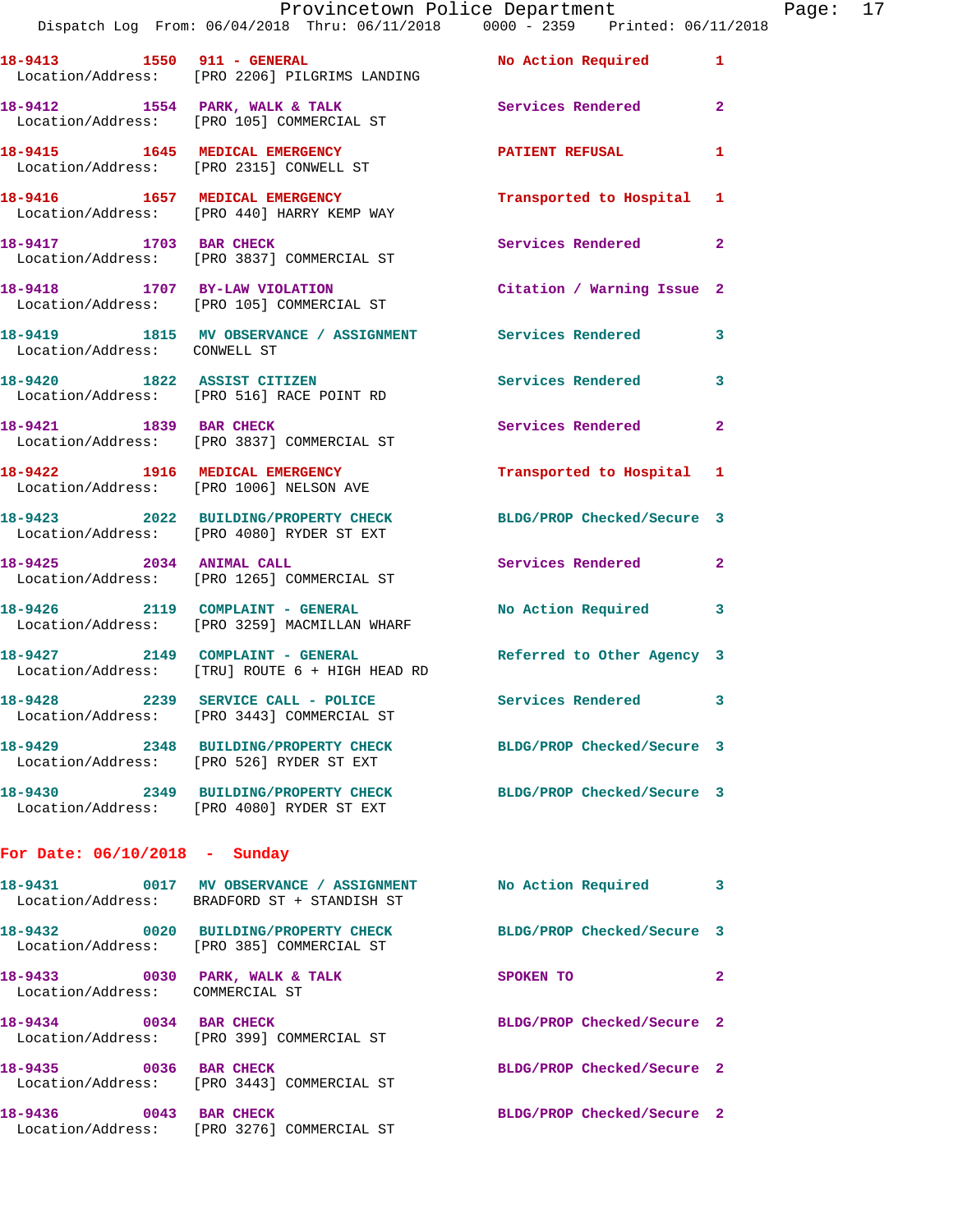Dispatch Log From: 06/04/2018 Thru: 06/11/2018 0000 - 2359 Printed: 06/11/2018

|                                                      | 18-9437 0043 BAR CHECK<br>Location/Address: [PRO 3236] COMMERCIAL ST                                | BLDG/PROP Checked/Secure 2 |                |
|------------------------------------------------------|-----------------------------------------------------------------------------------------------------|----------------------------|----------------|
| 18-9439 0047 BAR CHECK                               | Location/Address: [PRO 208] COMMERCIAL ST                                                           | BLDG/PROP Checked/Secure 2 |                |
|                                                      | 18-9438 0050 BUILDING/PROPERTY CHECK<br>Location/Address: [PRO 444] HIGH POLE HILL                  | BLDG/PROP Checked/Secure 3 |                |
| 18-9440 0115 MV STOP                                 | Location/Address: BRADFORD ST + CONWELL ST                                                          | <b>VERBAL WARNING</b>      | $\mathbf{3}$   |
|                                                      | 18-9441 0131 MV COMPLAINT<br>Location/Address: [PRO 105] COMMERCIAL ST                              | Services Rendered          | $\mathbf{2}$   |
| 18-9442 0133 ANIMAL CALL                             | Location/Address: [PRO 57] BRADFORD ST                                                              | Could Not Locate           | $\overline{2}$ |
|                                                      | 18-9443 0144 MV OBSERVANCE / ASSIGNMENT<br>Location/Address: BRADFORD ST + HOWLAND ST               | Services Rendered          | 3              |
| 18-9444 0151 ASSIST CITIZEN                          | Location/Address: [PRO 526] RYDER ST EXT                                                            | Could Not Locate           | 3              |
| 18-9445 0159 MV STOP<br>Location/Address: HOWLAND ST | Refer To Accident: 18-44-AC<br>Refer To Arrest: 18-67-AR<br>Refer To $P/C$ : $\frac{18-68-AR}{2}$   | Arrest(s) Made             | $\mathbf{3}$   |
|                                                      | 18-9447 0546 BUILDING/PROPERTY CHECK<br>Location/Address: [PRO 1638] COMMERCIAL ST                  | BLDG/PROP Checked/Secure 3 |                |
|                                                      | 18-9448 0615 BUILDING/PROPERTY CHECK<br>Location/Address: [PRO 530] SHANK PAINTER RD                | BLDG/PROP Checked/Secure 3 |                |
|                                                      | 18-9449 0624 MEDICAL EMERGENCY<br>Location/Address: [PRO 146] COMMERCIAL ST                         | Transported to Hospital 1  |                |
| 18-9450 0804 ANIMAL CALL                             | Location/Address: [PRO 526] RYDER ST EXT                                                            | SPOKEN TO                  | $\mathbf{2}$   |
|                                                      | 18-9451 0817 BUILDING/PROPERTY CHECK<br>Location/Address: [PRO 3259] MACMILLAN WHARF                | Services Rendered 3        |                |
| 18-9452 0850 HAZARDS                                 | Location/Address: [PRO 4084] COMMERCIAL ST                                                          | Services Rendered          | $\mathbf{2}$   |
|                                                      | 18-9454 0947 PARKING COMPLAINT<br>Location/Address: [PRO 3671] COMMERCIAL ST                        | No Action Required         | 3              |
|                                                      | Location/Address: STANDISH ST + BRADFORD ST                                                         |                            | 3              |
|                                                      | 18-9456 1049 BUILDING/PROPERTY CHECK<br>Location/Address: [PRO 2898] JEROME SMITH RD                | BLDG/PROP Checked/Secure 3 |                |
| 18-9457 1106 GENERAL INFO                            | Location/Address: [PRO 542] SHANK PAINTER RD                                                        | No Action Required         | 3              |
|                                                      | 18-9458 1155 MV OBSERVANCE / ASSIGNMENT No Action Required<br>Location/Address: [PRO 4048] ROUTE 6  |                            | 3              |
| 18-9460 1308 911 - GENERAL                           | Location/Address: [PRO 3094] COMMERCIAL ST                                                          | SPOKEN TO                  | 1              |
|                                                      | 18-9461 1347 DISTURBANCE - FIGHT / ARGUMENT Investigated<br>Location/Address: [PRO 4085] NELSON AVE |                            | 1              |
| 18-9463 1516 MV DISABLED                             |                                                                                                     | Services Rendered          | $\mathbf{2}$   |
|                                                      |                                                                                                     |                            |                |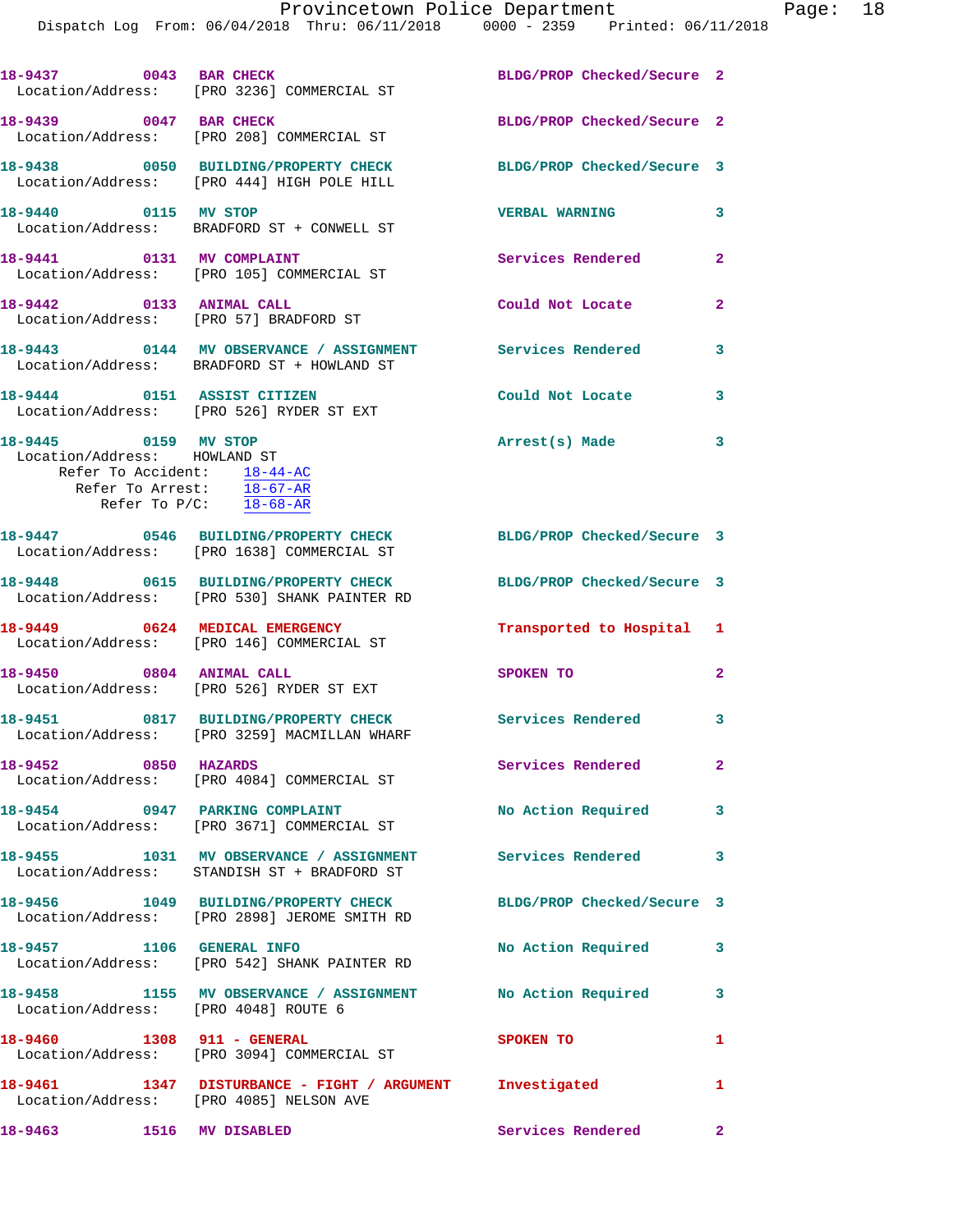|                                                                                    | Dispatch Log From: 06/04/2018 Thru: 06/11/2018 0000 - 2359 Printed: 06/11/2018                                | Provincetown Police Department |              | Page: 19 |  |
|------------------------------------------------------------------------------------|---------------------------------------------------------------------------------------------------------------|--------------------------------|--------------|----------|--|
|                                                                                    | Location/Address: [PRO 1665] CONWELL ST                                                                       |                                |              |          |  |
|                                                                                    | 18-9462 1523 PARK, WALK & TALK 1999 Services Rendered 2<br>Location/Address: [PRO 105] COMMERCIAL ST          |                                |              |          |  |
|                                                                                    | 18-9464 1535 MV STOP<br>Location/Address: BRADFORD ST + CENTER ST<br>Refer To Citation: 18-482-CN             | <b>VERBAL WARNING</b> 3        |              |          |  |
|                                                                                    | 18-9465 1600 COMPLAINT - GENERAL<br>Location/Address: [PRO 542] SHANK PAINTER RD                              | SPOKEN TO                      | 3            |          |  |
|                                                                                    | 18-9466 1708 COMPLAINT - GENERAL SPOKEN TO<br>Location/Address: [PRO 2348] COMMERCIAL ST                      |                                | 3            |          |  |
|                                                                                    | 18-9467 1728 LOST PROPERTY<br>Location/Address: [PRO 2561] CENTER ST                                          | Services Rendered 3            |              |          |  |
|                                                                                    | 18-9469 1920 BUILDING/PROPERTY CHECK Services Rendered 3<br>Location/Address: [PRO 3259] MACMILLAN WHARF      |                                |              |          |  |
|                                                                                    | 18-9470 1929 PARK, WALK & TALK<br>Location: [PRO 3431] LOPES SQUARE                                           | No Action Required 2           |              |          |  |
|                                                                                    | 18-9471 1929 COMPLAINT - GENERAL Peace Restored 3<br>Location/Address: [PRO 2543] MACMILLAN WHARF             |                                |              |          |  |
| 18-9472 1941 HAZARDS                                                               | Location/Address: [PRO 2654] WEST VINE ST                                                                     | Referred to Other Agency 2     |              |          |  |
|                                                                                    | 18-9473 2000 BUILDING/PROPERTY CHECK BLDG/PROP Checked/Secure 3<br>Location/Address: [PRO 3317] CEMETERY RD   |                                |              |          |  |
|                                                                                    | 18-9475 2001 911 - GENERAL<br>Location/Address: [PRO 57] BRADFORD ST                                          | Services Rendered 1            |              |          |  |
|                                                                                    | 18-9474 2002 BUILDING/PROPERTY CHECK BLDG/PROP Checked/Secure 3<br>Location/Address: [PRO 3033] COMMERCIAL ST |                                |              |          |  |
|                                                                                    | 18-9477 2020 MEDICAL EMERGENCY<br>Location/Address: COMMERCIAL ST + STANDISH ST                               | <b>PATIENT REFUSAL 1</b>       |              | 1        |  |
|                                                                                    | 18-9478 2027 BUILDING/PROPERTY CHECK<br>Location/Address: [PRO 539] SHANK PAINTER RD                          | BLDG/PROP Checked/Secure 3     |              |          |  |
|                                                                                    | 18-9479 2044 BY-LAW VIOLATION<br>Location/Address: [PRO 105] COMMERCIAL ST                                    | Citation / Warning Issue 2     |              |          |  |
| 18-9480 2108 MV STOP<br>Location/Address: RYDER ST<br>Refer To Citation: 18-483-CN |                                                                                                               | <b>VERBAL WARNING</b>          | 3            |          |  |
|                                                                                    | 18-9481 2132 PARKING COMPLAINT<br>Location/Address: [PRO 2489] BRADFORD ST                                    | Services Rendered 3            |              |          |  |
|                                                                                    | 18-9483 2138 BAR CHECK<br>Location/Address: [PRO 253] COMMERCIAL ST                                           | No Action Required             | 2            |          |  |
|                                                                                    | 18-9482 2146 BUILDING/PROPERTY CHECK Services Rendered<br>Location/Address: [PRO 2500] COMMERCIAL ST          |                                | 3            |          |  |
|                                                                                    | 18-9484 2155 BUILDING/PROPERTY CHECK<br>Location/Address: [PRO 2481] TREMONT ST                               | <b>Services Rendered</b>       | 3            |          |  |
| Location/Address: [PRO 414] CONWELL ST                                             | 18-9485 2216 BUILDING/PROPERTY CHECK BLDG/PROP Checked/Secure 3                                               |                                |              |          |  |
| 18-9486 2222 TRESPASS                                                              | Location/Address: [PRO 414] CONWELL ST<br>Refer To Arrest: 18-69-AR                                           | Arrest(s) Made                 | $\mathbf{2}$ |          |  |

Refer To Arrest: 18-70-AR